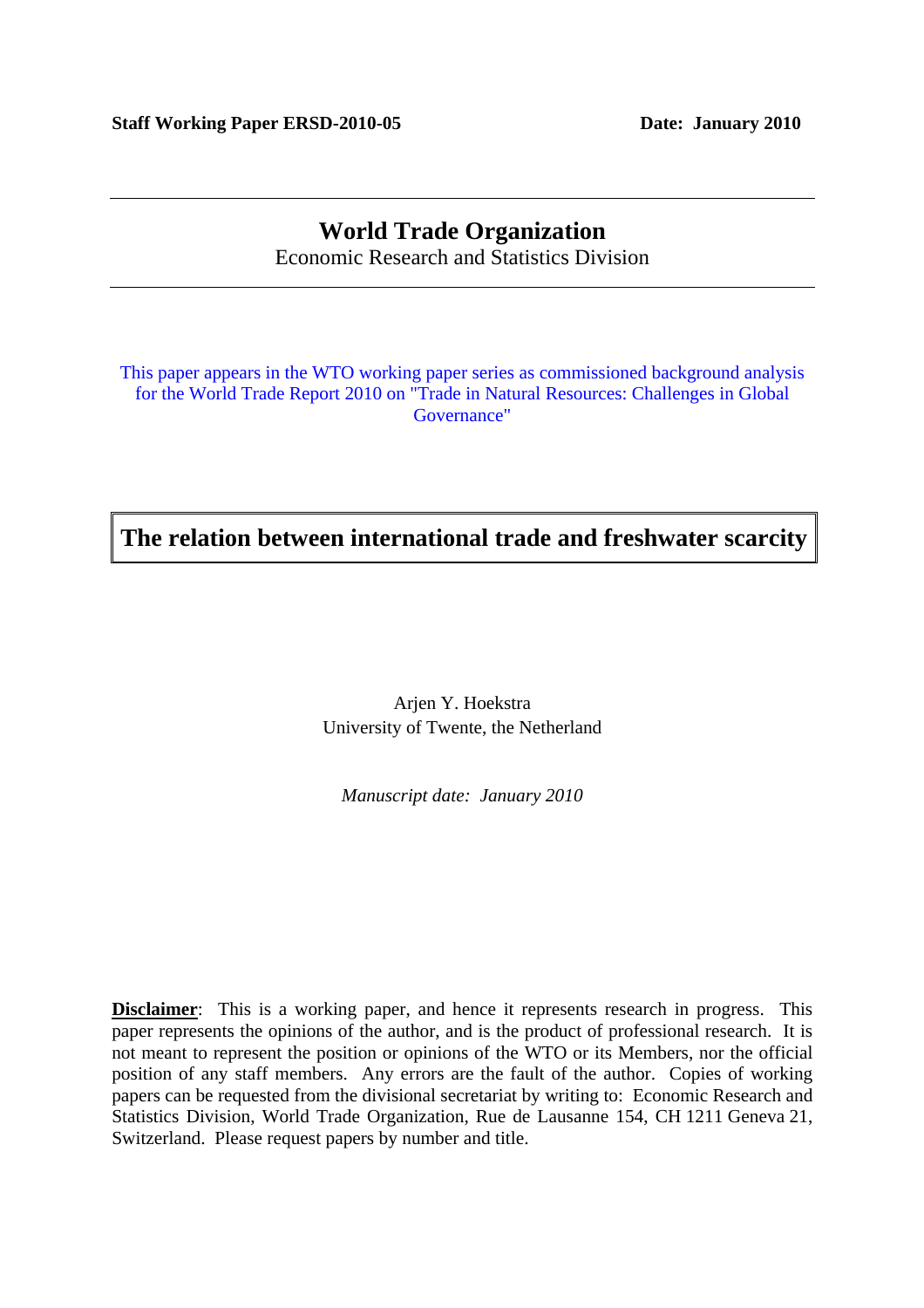#### **The relation between international trade and freshwater scarcity**

Arjen Y. Hoekstra Department of Water Engineering and Management University of Twente P.O. Box 217, 7500 AE Enschede, the Netherlands Phone +31 53 489 3880 E-mail a.y.hoekstra@utwente.nl

WTO Working Paper / January 2010

#### **Summary**

It is becoming increasingly important to put freshwater issues in a global context. Local water depletion and pollution are often closely tied to the structure of the global economy. With increasing trade between nations and continents, water is more frequently used to produce exported goods. International trade in commodities implies long-distance transfers of water in virtual form, where virtual water is understood as the volume of water that has been used to produce a commodity and that is thus virtually embedded in it. Knowledge about the virtualwater flows entering and leaving a country can cast a completely new light on the actual water scarcity of a country. For example, Jordan imports about 5 to 7 billion  $m<sup>3</sup>$  of virtual water per year, which is in sharp contrast with the 1 billion  $m<sup>3</sup>$  of water withdrawn annually from domestic water sources. This means that people in Jordan apparently survive owing to the import of water-intensive commodities from elsewhere, for example the USA.

This report reviews current knowledge with respect to four questions: What is the effect of international trade on domestic water resources? What is the effect of water availability on international trade? Can international trade increase global water-use efficiency? And finally, what type of international trade rules would promote a more wise use of water worldwide?

It is shown that import of water-intensive commodities reduces national water demand, which is attractive for water-scarce countries like in the Middle East and North Africa. Export of water-intensive commodities, on the contrary, raises national water demand and thus enhances national water scarcity. This happens for instance in the USA and Australia. Trade patterns thus influence patterns of water use and scarcity. Reversely, spatial differences in water scarcity do not seem to have a strong influence on trade patterns. The reason is that water is generally grossly underpriced. Water scarcity appears to affect trade patterns only in cases where absolute water shortage forces water-scarce countries to import water-intensive products, because they simply cannot be produced domestically. The report shows that currently international trade reduces global water use in agriculture by 5%, which is the result of the fact that water-intensive commodities are traded, on average, from countries with high to countries with low water productivity. Global water-use efficiency can be increased by including water scarcity as a factor into trade decisions. However, increased trade in water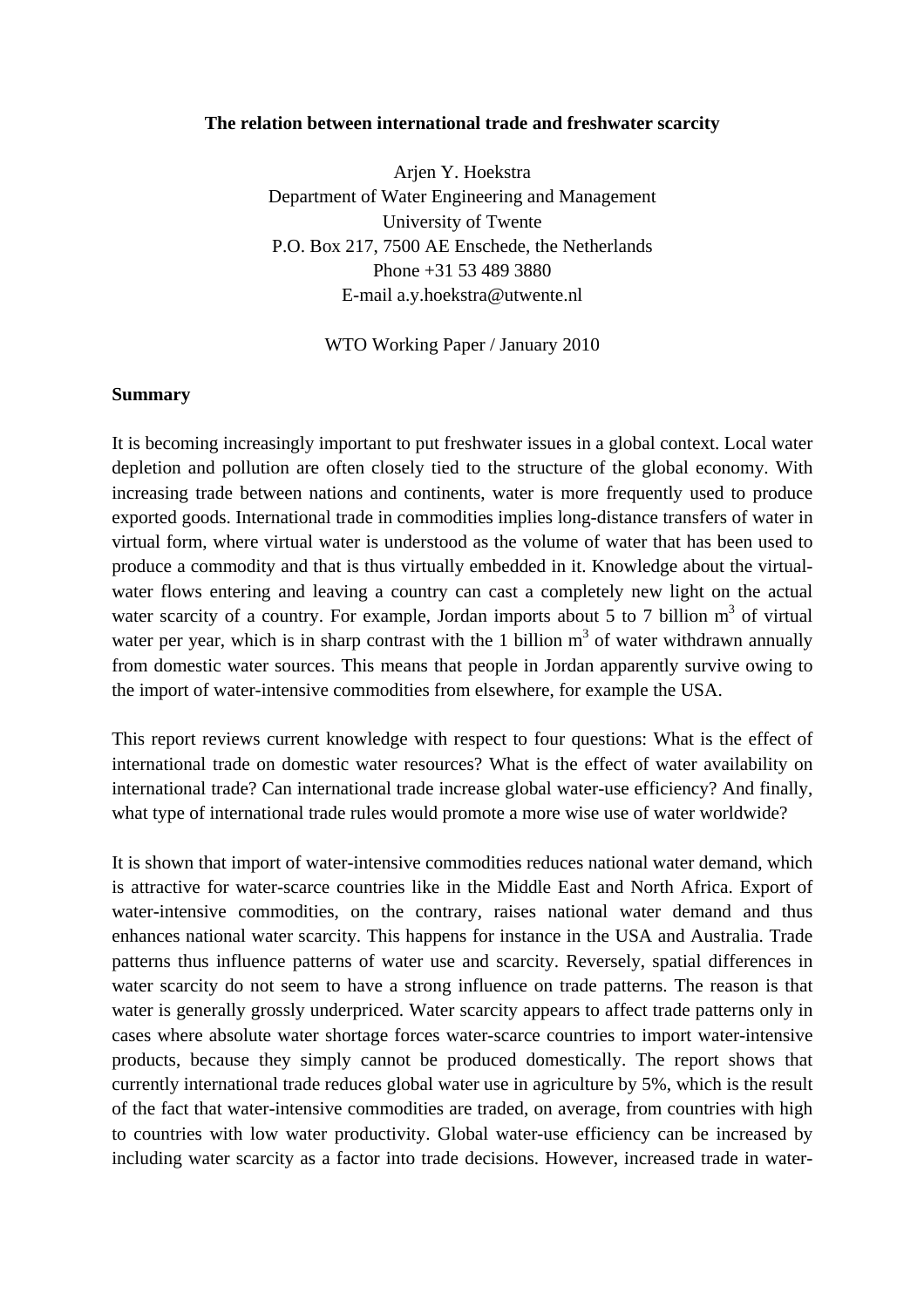intensive products possibly has a number of downsides, like for instance increased water dependencies.

Currently there is an imbalance between international trade agreements and international agreements on sustainable water use, because the former are strong and the latter weak. Most relevant is that internationally binding agreements on sustainable water use do actually not exist. There are no international agreements of the type that have the strength to restrict trade in cases where it negatively affects local water systems. It is argued that fair international trade rules should include a provision that enables consumers, through their government, to raise trade barriers against products that are kept responsible for harmful effects on water systems and indirectly on the ecosystems or communities that depend on those water systems. The report identifies several mechanisms to better ensure that trade and sustainable water use go hand in hand: product transparency, e.g. through a water label, an International Water Pricing Protocol and an International Water-Footprint Permit System.

International agreements on the liberalization of trade in agricultural products – as being negotiated in WTO's ongoing Doha Development Round – should include provisions that promote sustainable water use in agriculture. As yet it is unclear how such provisions could look like, since the WTO explicitly refrains from making environmental agreements. An imbalance in global regulations of trade will be created as soon as free trade agreements are effective while sustainable-product and sustainable-water-use agreements to constrain international trade are not yet existent. This is a serious risk, since no international agreements on sustainable water use or sustainable products do exist or are being prepared.

**Keywords**: Water resources management, International trade, Virtual-water trade, Water footprint, Water-use efficiency, Product transparency, Water pricing, Water labelling.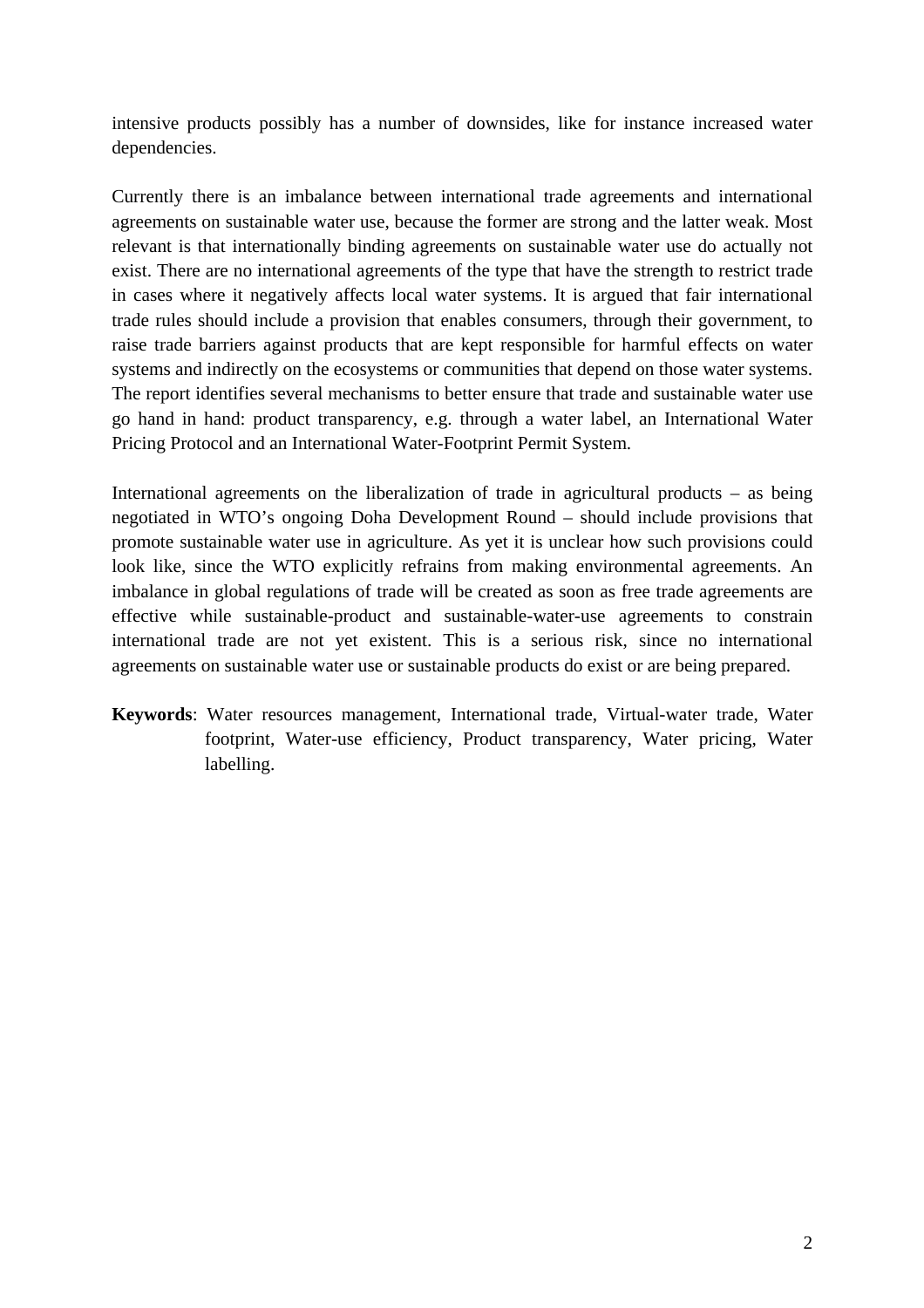#### **1. Introduction**

The recent past has shown a growing interest from both trade and water experts in the relation between international trade and freshwater scarcity. Until the recent past, it has not been very common for water sector specialists to look at the relation between water use in a region and import into or export from this region. Traditionally, in their view, water demand in an area is simply a function of the amount and sort of water users in that area. At the same time, economists do generally not bother much about the implications of international trade for the water sector. The reason is that water inputs usually hardly contribute to the overall price of traded commodities. This seems to justify the conclusion that water cannot be a significant factor influencing production and trade patterns. The fact that water inputs are often heavily subsidized by national governments is hereby ignored. Trade specialists also tend to forget that external effects of water use can be very significant, but are never included in the price of water and that no country charges a scarcity rent for water inputs even though water is sometimes very scarce. When merely looking at the prices of traded commodities one will indeed get the impression that water scarcity cannot be a driving force of or limiting factor to international trade.

Water is usually not regarded as a global resource. Whereas in most countries the energy sector has an obvious international component, this is different for the water sector. The international component of water is recognized in the case of trans-boundary rivers, but the relation between international trade and water management is generally not something that water sector officials think about. The reason is probably because water itself is not traded internationally, due to its bulky properties. Besides, there is no private ownership of water so that it even cannot be traded as in a market (Savenije, 2002). Water sector specialists forget, however, that water is traded in virtual form, i.e. in the form of agricultural and industrial commodities (Hoekstra and Hung, 2005; Chapagain and Hoekstra, 2008). Although invisible, import of 'virtual water' can be an effective means for water-scarce countries to preserve their domestic water resources (Allan, 2001a).

One of the principles widely accepted in water resources management is the subsidiarity principle, according to which water issues should be settled at the lowest community level possible (GWP, 2000). In cases where upstream water users affect downstream users, it has been recognized that it is necessary to take the perspective of a river basin as a whole, considering water as a river-basin resource. Regarding water as a global resource is very uncommon. The Global Water Partnership (GWP, 2000) writes: 'In order to achieve efficient, equitable and sustainable water management […], a major institutional change will be needed. Both top-down and bottom-up participation of all stakeholders will have to be promoted – from the level of the nation down to the level of a village or a municipality or from the level of a catchment or watershed up to the level of a river basin. The principle of subsidiarity, which drives down action to the lowest appropriate level, will need to be observed.' There is no word about a global dimension of water governance.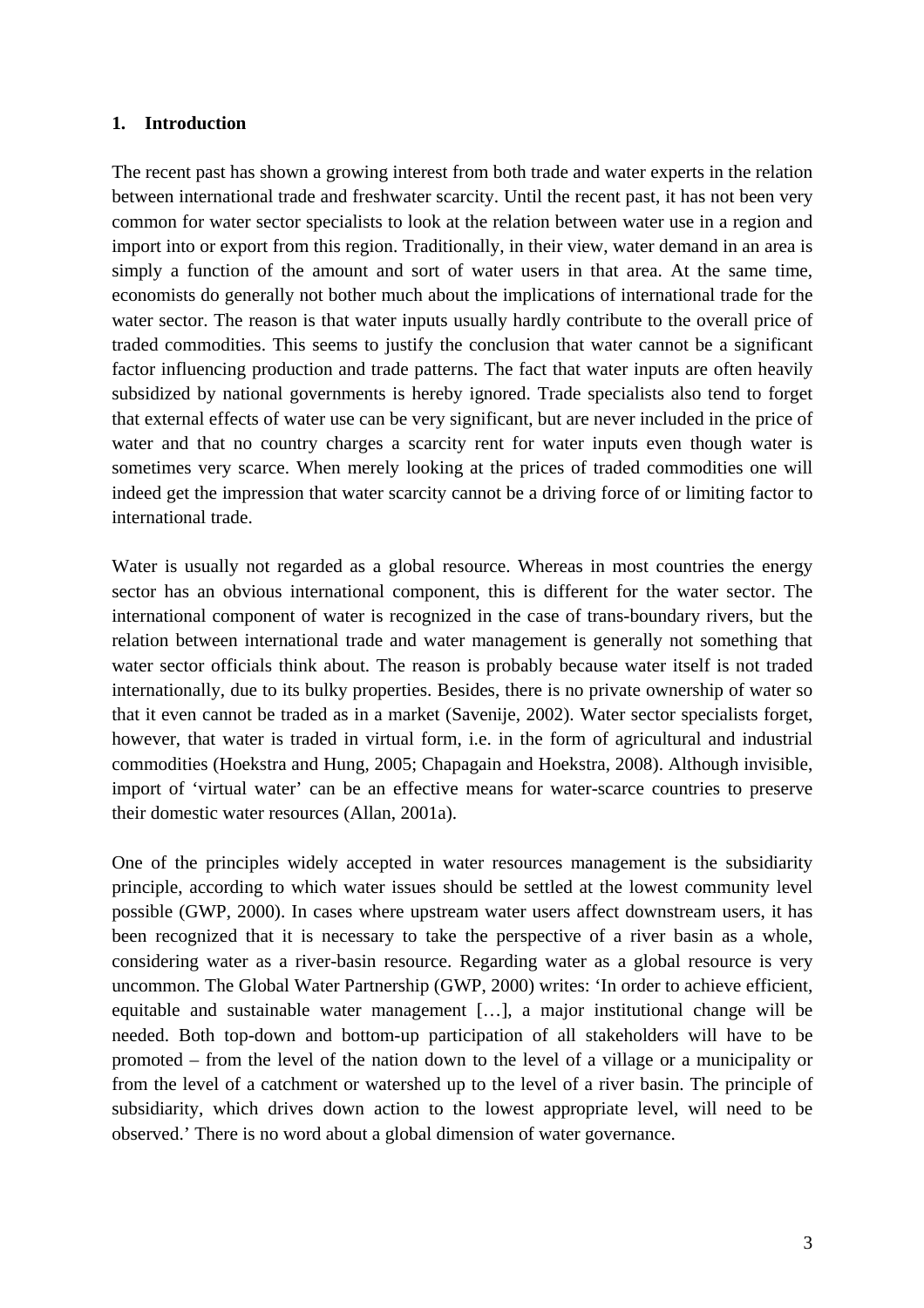Considering water management from a local, national or river basin perspective is, however, often insufficient. Many water problems are closely linked to international trade (Hoekstra and Chapagain, 2008). Subsidized water in Uzbekistan is overused to produce cotton for export; Thailand experiences water problems due to irrigation of rice for export; Kenya depletes its water resources around Lake Naivasha to produce flowers for export to the UK and the Netherlands; Chinese rivers get heavily polluted through waste flows from factories that produce cheap commodities for the European market. Not only water problems, but also water solutions have an international trade component. Jordan and various other countries in the Middle East meet their demand for food and save their scarcely available water resources through food imports from overseas (Chapagain et al., 2006a). Mediterranean countries will expectedly experience increased water scarcity due to climate change, forcing them into the direction of increased import of water-intensive products. Apparently there are more connections between seemingly local or national water issues and international trade than recognized at first sight.

This report reviews current knowledge with respect to four questions:

- what is the effect of international trade on domestic water resources?
- what is the effect of water availability on international trade?
- can international trade increase global water-use efficiency?
- what type of international trade rules would promote a more wise use of water worldwide?

But before addressing these questions, we will first consider the characteristics of freshwater that make it different from other resources. The report will be concluded with a discussion of risks and opportunities associated with the intensification of international trade in waterintensive commodities.

## **2. What is special about freshwater?**

## *Freshwater is a scarce resource*

Freshwater is a scarce resource because its annual availability is limited and demand is growing. It is impossible to 'produce' water; one can only deviate or temporarily store natural flows in order to have access to it at another location or point in time. There are, however, sincere limitations to this, since water transfer and storage are due to different sorts of constraints. First of all, because water is bulky, transferring or storing is quite costly, requiring large infrastructure. Second, taking water out of its natural flow and returning it elsewhere or at another point in time will influence ecosystems that are adapted to the natural flow. Significant changes to natural flows generally have undesired consequences for both downstream ecosystems and downstream users.

## *Freshwater is a renewable but finite resource*

Water is a renewable resource, but that does not mean that its availability is unlimited. In a certain period, precipitation is always limited to a certain amount. The same holds for the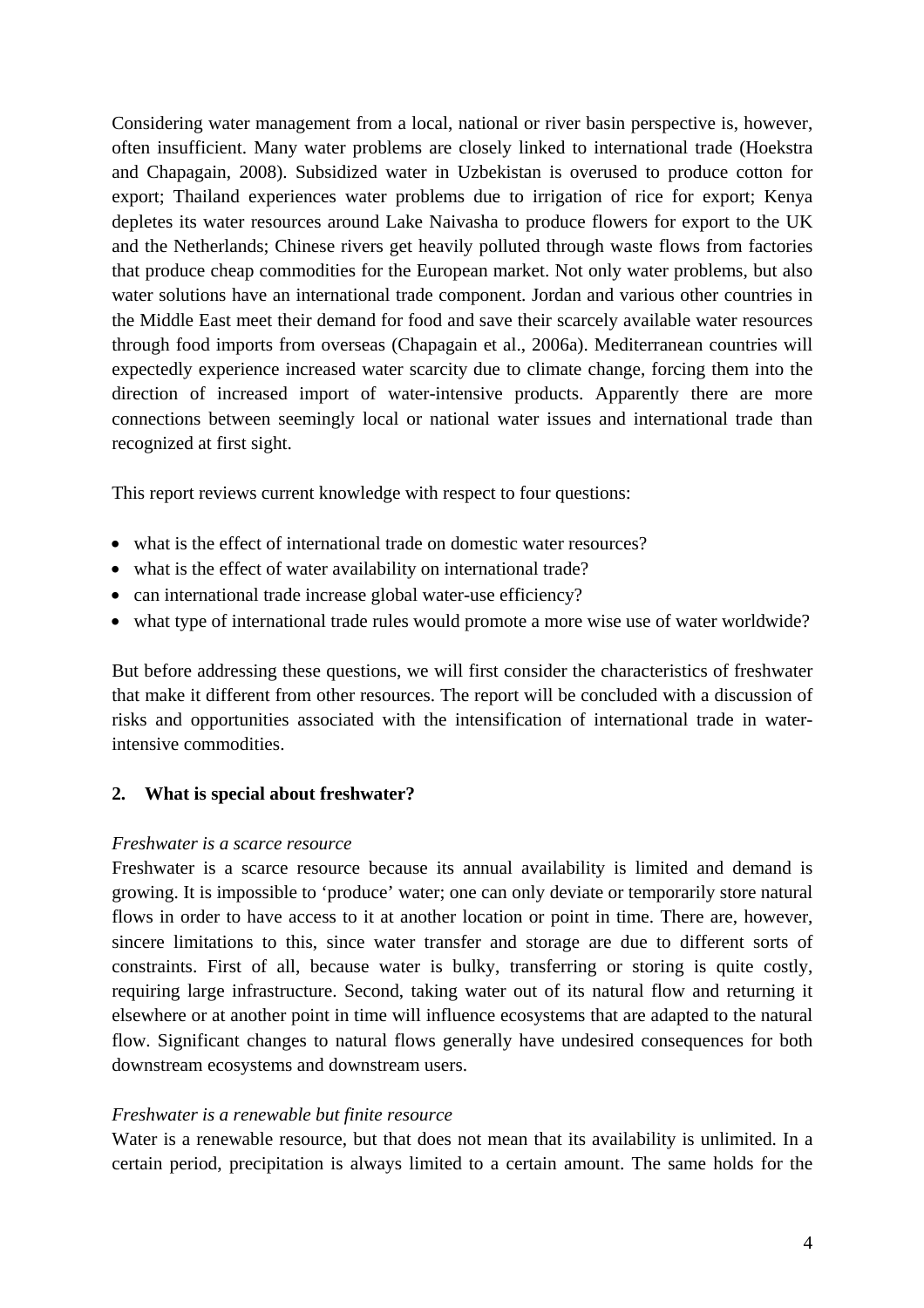amount of water that recharges groundwater reserves and that flows through a river. Rainwater can be used in agricultural production and water in rivers and aquifers can be used for irrigation or industrial or domestic purposes. But in a certain period one cannot use more water than is available. One cannot take more from a river than what flows in it and in the long term one cannot take more water from lakes and groundwater reservoirs than the rate with which they are recharged. Water is a basic resource, one cannot 'make' it, but will have to rely on what is naturally available.

#### *Freshwater can be 'overexploited'*

There are many spots in the world where serious water depletion or pollution takes place: rivers running dry, dropping lake and groundwater levels and endangered species because of contaminated water. 'Available' does not mean that water can always be fully consumed without undesired consequences.

#### *Freshwater is a public resource*

Everywhere in the world, freshwater is a public resource. People can own the land but not the freshwater that stays or flows on or underneath it. Freshwater is neither privately owned nor traded. When the term 'water privatization' is used, one generally refers to the privatization of water supply, which means that the services of collecting, purifying and distributing and/or the services of wastewater collection and treatment are privatised. The term does not mean that the water itself is privatized.

#### *Freshwater availability strongly varies in time*

Many regions in the world face both water scarcity and flooding. Scarcity happens in the dry period, flooding in the wet period of the year. The competition for and economic value of the water fluctuates accordingly throughout the year. This is a very specific property of freshwater, a property that one cannot find for other resources or commodities.

#### *Freshwater availability strongly varies in space.*

The amount of fresh water varies strongly over space as well. In this respect, freshwater is just like oil. Some countries have a lot of it, while others don't. Freshwater is a geopolitical resource in a similar way as oil (Hoekstra and Chapagain, 2008). Abundance of oil or freshwater gives a comparative economic advantage in goods that require a lot of energy or freshwater respectively, but also constitutes a form of political power (Allan, 2001b).

#### *Freshwater productivity strongly varies*

Water productivities – defined as the output per unit of water volume consumed – vary strongly from place to place. This is not just a matter of available technology or available human, social or institutional capital. Water productivity is also related to climate. From a climate and soil perspective, the water of the Nile can be made more productive for making crops in the highlands of Ethiopia than for making the same crops downstream in the desert of Egypt. In this particular case, however, the actual water productivity in Egypt reaches close to its potential, while in Ethiopia, the actual productivity is far below its potential, so that Egypt's actual water productivity is still higher. The fact that different countries have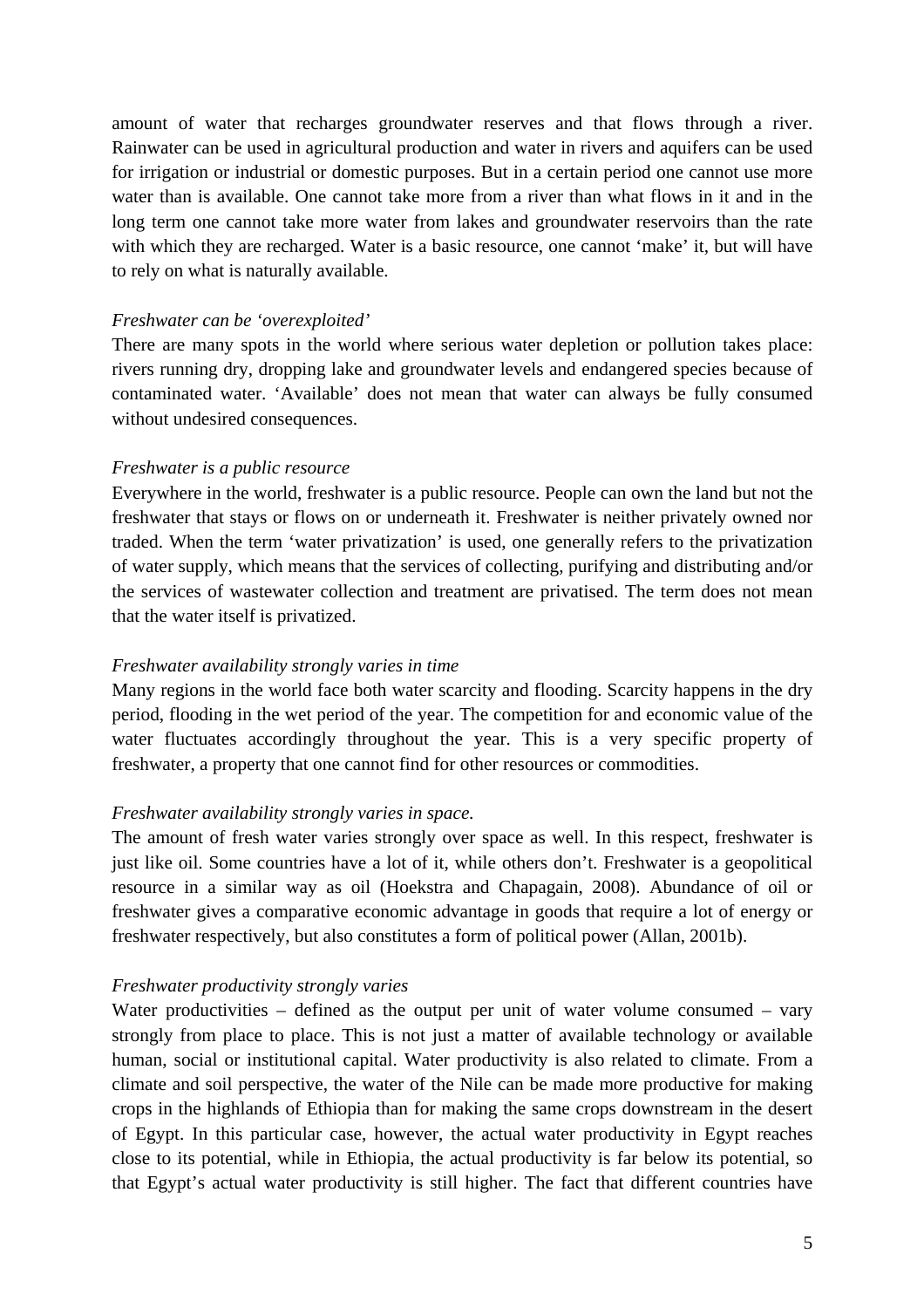different water productivities creates a comparative advantage for those countries that have relatively high water productivity in producing particular water-intensive crops. This is, however, theoretical rather than practical, because real economic costs of water inputs are never fully charged to the water users, so that water will not be a decisive factor in production, unless in cases where water shortages will simply hamper production.

#### *Freshwater is generally priced far below its economic value*

Most governments subsidise water supply on a huge scale by investing in infrastructure like dams, canals, water purification, distribution systems, desalination plants and wastewater treatment. These costs are often not charged to the water users. As a result, there is insufficient economic incentive for water users to save water. Besides, due to the public character of water, water scarcity is generally not translated into an additional component in the price of goods and services that are produced with the water, as happens naturally in the case of private goods. Finally, water users generally do not pay for the negative impacts that they cause on downstream people or ecosystems. As a result, water inputs do not form a substantial component of the total price of even the most water-intensive products. Consequently, the production of and trade in goods – even though various sorts of goods require a lot of scarce water inputs – is not or hardly governed by water scarcity. The only constraint on production is absolute water scarcity: when the river is dry there will be no further use. As Yang et al. (2003) have shown, absolute water scarcity indeed hampers production and necessitates imports of water-intensive goods like cereals in the most waterscarce regions of the world.

#### *Water is not being traded*

When people speak about 'water markets' or 'water trading' they refer to the trade of water use rights, also briefly called water rights or water entitlements. Only a few countries or states – like Chile and California – do have such 'water markets' but most countries don't have that. In water markets, the water is not really traded as in the case of other physical commodities. It are the water use rights that are traded. In the field, this means that one farmer can irrigate his field with a certain amount of water, and not another farmer, when the first one holds the water use right. Or one industry can withdraw some volume of water and not another one that lives along the same river or above the same aquifer. The only form of water trade occurs in the form of trade in bottled water (Gleick, 2004) and beverages. This sort of trade, however, concerns relatively small volumes. People drink no more than a few litres of water per day, while the total water use per capita – for producing all goods and services consumed – amounts to at least a few thousands of litres per day.

#### *International real and virtual water transfers*

International trade in bottled drinking water and beverages does exist but is very small from a volume perspective. From a hydrological point of view it is irrelevant. Bulky international water trade does hardly exist. Freshwater crosses international borders in the case of transboundary rivers like the Nile, Mekong or Danube, but otherwise there are only rare instances of international water transfers. A recent example was in spring 2008 when the Spanish city of Barcelona had to ship in freshwater from France. Various islands, including Aruba, Nauru,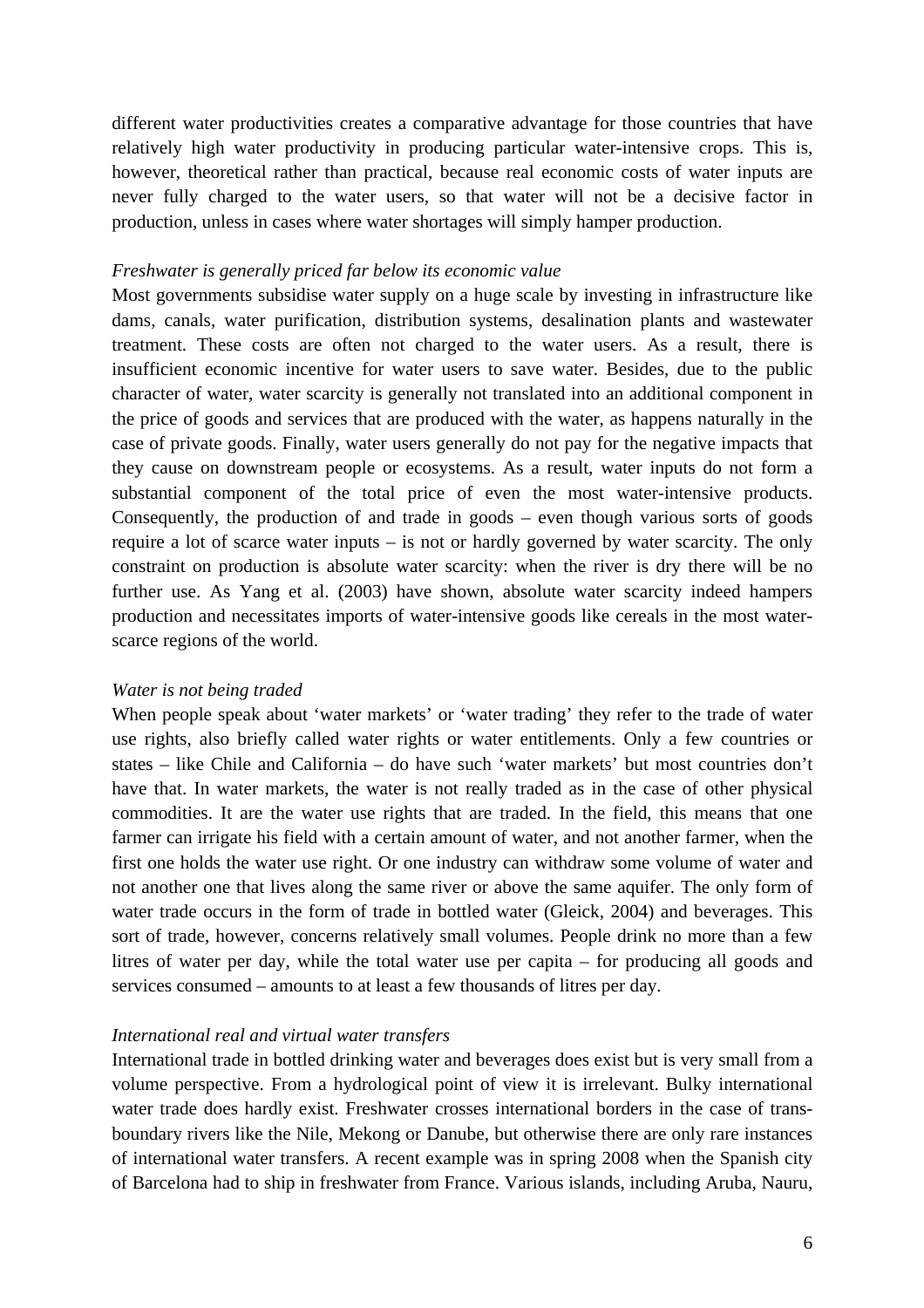Tonga and the Canary Islands have at times received freshwater by tanker from elsewhere (Gleick et al., 2002). Much larger-scale international water transfers have been proposed throughout the world, like the idea of transferring water from Congo to Chad or from Northern Russia and Siberia to Central Asia. Whether these mega-engineering plans will be realised is doubtful, due to the enormous costs and social and environmental consequences. At least until date one can say that international water trade or transfers are very small on a global scale. What happens, however, on a very substantial scale, is transfer of water in embedded form, i.e. in the form of goods. It is not that the amounts of water actually contained in goods are so large, but the water volumes virtually embedded in goods can be huge. By consuming water in one country to produce a product that is traded to another country, the water is virtually transferred to the importing country. In this context we speak about 'virtual water trade', although 'transfer' would be a better term, because the goods are traded, not the water.

### **3. The effect of international trade on domestic water resources**

An obvious effect of international trade in water-intensive commodities is that it generates water savings in the countries that import those commodities. This effect has been discussed since the mid-1990s (Allan, 2001b; Hoekstra, 2003). The national water saving associated with import can be estimated by multiplying the imported product volume by the volume of water that would have been required to produce the product domestically. The other side of international trade in water-intensive commodities is that takes water in the exporting countries that can no longer be used for other (domestic) purposes. Besides, the social and environmental costs that are often associated with water use remain in the exporting countries; they are not included in the price paid for the products by the consumers in the importing countries.

## *3.1. Import of water-intensive commodities reduces national water demand*

In many countries international trade in agricultural products effectively reduces domestic water demand (Table 1). These countries import commodities that are relatively waterintensive while they export commodities that are less water-intensive. In the period 1997- 2001, Japan, the largest (net) importer of water-intensive goods in the world, annually saved 94 billion  $m<sup>3</sup>$  from its domestic water resources. This volume of water would have been required, in addition to its current water use, if Japan had produced all imported products domestically. In a similar way, Mexico annually saved 65 billion  $m^3$ , Italy 59 billion  $m^3$ , China 56 billion  $m^3$ , and Algeria 45 billion  $m^3$  (Chapagain et al., 2006a).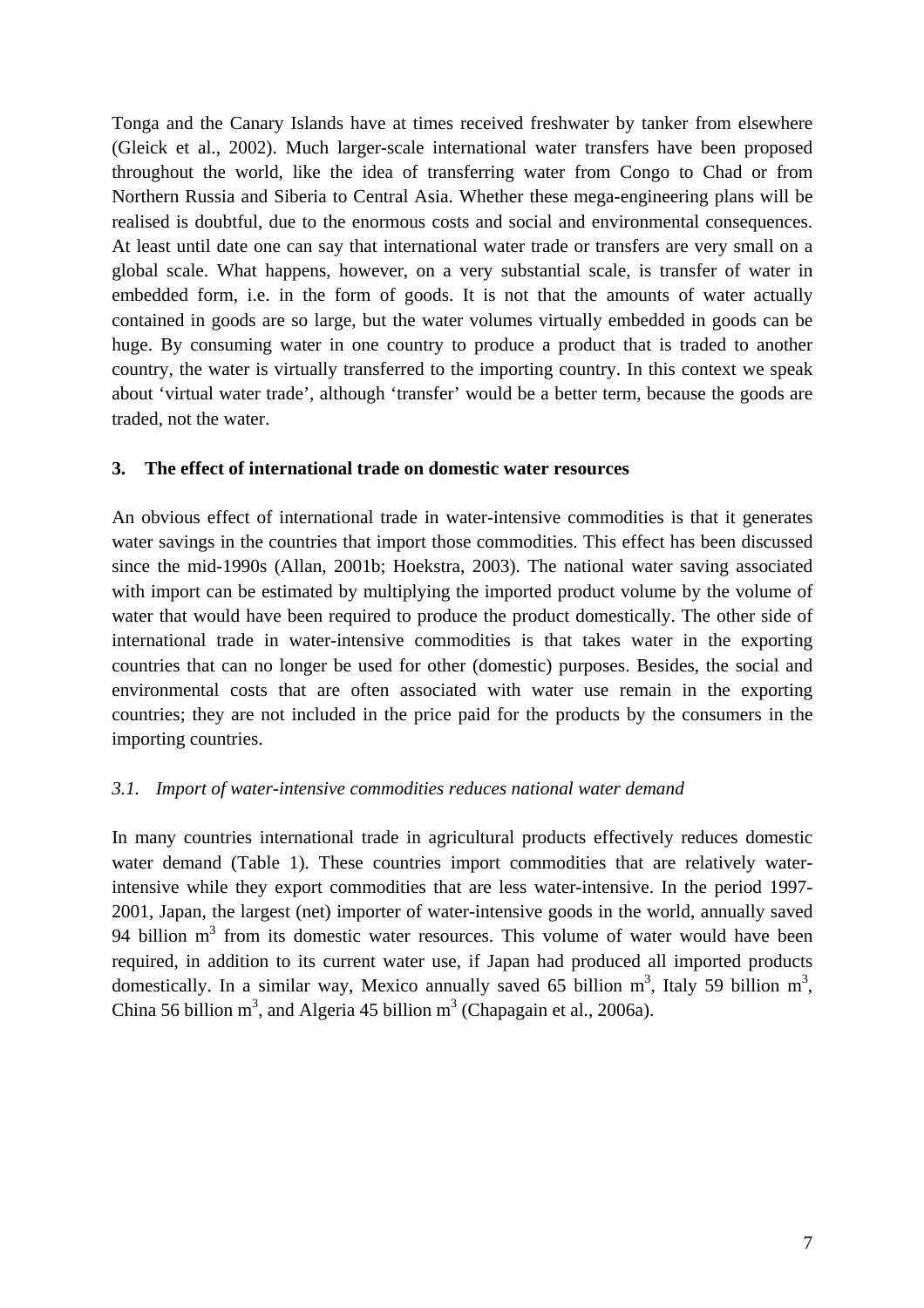| Country | Total use of                                                                                                | Water saving as                                                                                     | Water loss as a<br>result of export<br>of agricultural<br>products <sup>2</sup><br>$(10^9 \text{ m}^3/\text{yr})$ | Net water                                                                                            | Ratio of net                                      |
|---------|-------------------------------------------------------------------------------------------------------------|-----------------------------------------------------------------------------------------------------|-------------------------------------------------------------------------------------------------------------------|------------------------------------------------------------------------------------------------------|---------------------------------------------------|
|         | domestic water<br>resources in<br>the agricultural<br>sector <sup>1</sup><br>$(10^9 \text{ m}^3/\text{yr})$ | a result of<br>import of<br>agricultural<br>products <sup>2</sup><br>$(10^9 \text{ m}^3/\text{yr})$ |                                                                                                                   | saving due to<br>trade in<br>agricultural<br>products <sup>2</sup><br>$(10^9 \text{ m}^3/\text{yr})$ | water<br>saving to<br>use of<br>domestic<br>water |
| China   | 733                                                                                                         | 79                                                                                                  | 23                                                                                                                | 56                                                                                                   | 8%                                                |
| Mexico  | 94                                                                                                          | 83                                                                                                  | 18                                                                                                                | 65                                                                                                   | 69%                                               |
| Morocco | 37                                                                                                          | 29                                                                                                  | 1.6                                                                                                               | 27                                                                                                   | 73%                                               |
| Italy   | 60                                                                                                          | 87                                                                                                  | 28                                                                                                                | 59                                                                                                   | 98%                                               |
| Algeria | 23                                                                                                          | 46                                                                                                  | 0.5                                                                                                               | 45                                                                                                   | 196%                                              |
| Japan   | 21                                                                                                          | 96                                                                                                  | 1.9                                                                                                               | 94                                                                                                   | 448%                                              |

*Table 1. Examples of nations with net water saving as a result of international trade in agricultural products. Period 1997-2001.* 

<sup>1</sup> Source: Hoekstra and Chapagain (2008)

2 Source: Chapagain *et al*. (2006a). Agricultural products include both crop and livestock products.

One of the water-scarce countries that most heavily depend on imports of water-intensive commodities is Jordan. It imports five to seven billion  $m<sup>3</sup>$  of water in virtual form per year, which is in sharp contrast with the 1 billion  $m<sup>3</sup>$  of water withdrawn annually from domestic water sources (Haddadin, 2003; Hoekstra and Chapagain, 2007, 2008). People in Jordan thus survive owing to the fact that their 'water footprint' has largely been externalized to other parts of the world, for example the USA. Intelligent trade largely covers up Jordan's water shortage: export of goods and services that require little water and import of products that need a lot of water. The good side of Jordan's trade balance is that it preserves the scarce domestic water resources; the downside is that the people are heavily water dependent.

For countries that depend on the import of water-intensive products, it is important to know whether the water thus saved has higher marginal benefits than the additional cost involved in importing these products. Let us consider the example of Egypt, a country with a very low rainfall – the mean rainfall is only 18 mm/yr – and with most of its agriculture being irrigated. The import of wheat in Egypt implies a saving of their domestic water resources of 3.6 billion  $m^3$ /yr, which is about 7% of the total volume of water Egypt is entitled to according to the 1959 agreement on the use of the Nile River. The national saving is made with the investment of foreign exchange of 593 million US\$/yr (ITC, 2004), so that the cost of the virtual water is  $0.16$  US\$/ $m<sup>3</sup>$  at most. In fact, the cost will be much lower, because the costs of the imported wheat cover not only the cost of water, but also the costs of other input factors such as land, fertilizer, and labour. In Egypt, fertile land is also a major scarce resource. The import of wheat not only releases the pressure on the disputed Nile water, but also reduces pressure to increase the area of land under agriculture. Greenaway et al. (1994) and Wichelns (2001) have shown that in the international context Egypt has a comparative disadvantage in the production of wheat, so that the import of wheat into Egypt implies not only a physical water saving, but also an economic saving.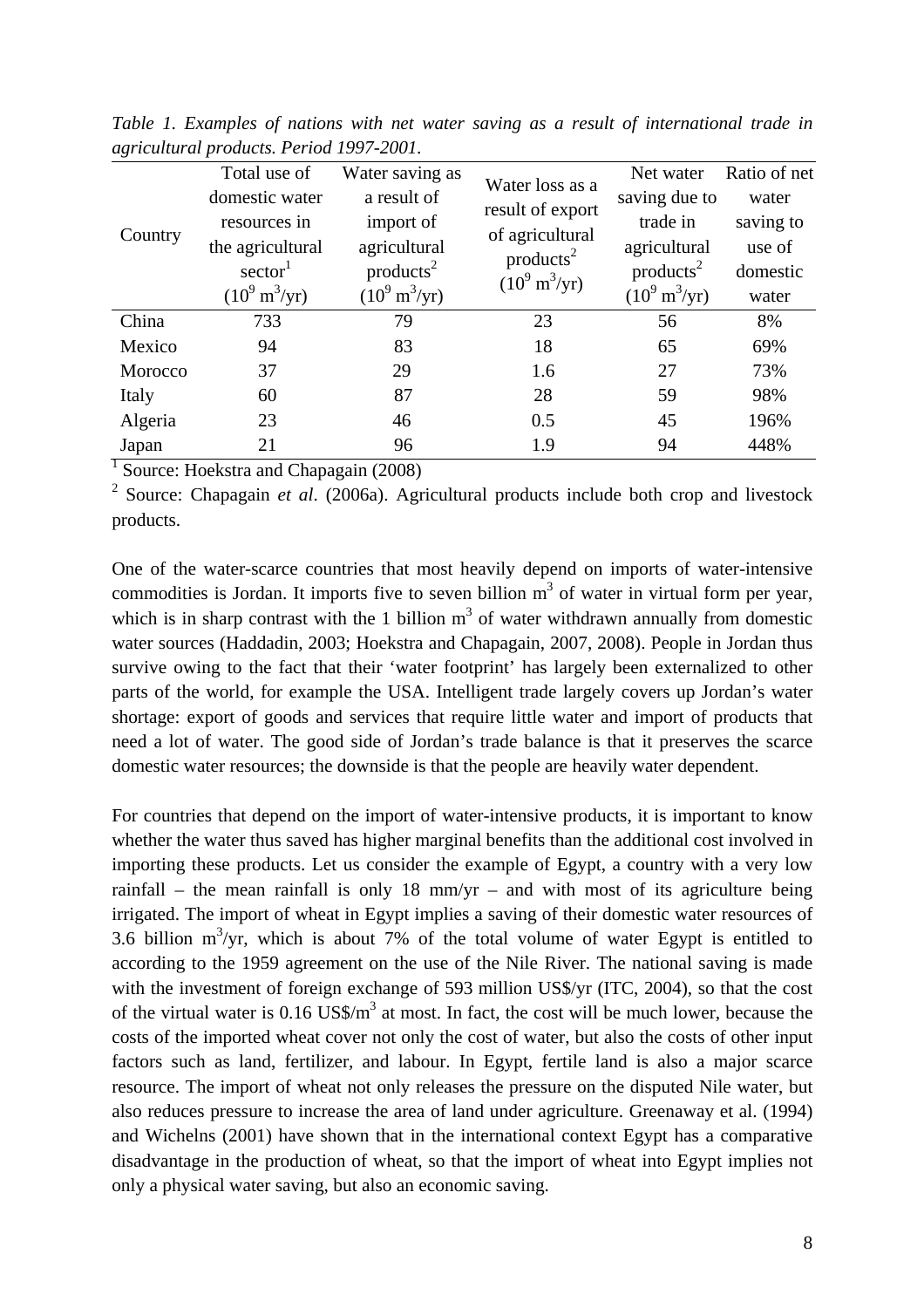#### *3.2. Export of water-intensive commodities raises national water demand*

Water is not merely a local resource to meet local demands for water-based products. In the period 1997-2001, sixteen per cent of the water use in the world was not for producing products for domestic consumption but for making products for export (Hoekstra and Chapagain, 2007, 2008). The nations with the largest net annual water use for producing export products were the USA (92 billion m<sup>3</sup>), Australia (57 billion m<sup>3</sup>), Argentina (47 billion  $m<sup>3</sup>$ ), Canada (43 billion m<sup>3</sup>), Brazil (36 billion m<sup>3</sup>), and Thailand (26 billion m<sup>3</sup>). The main products behind the national water use for export from the USA were oil-bearing crops and cereal crops. These products are grown partly rain-fed and partly irrigated. In Australia and Canada, the water use for export was mainly related to the production of cereals and livestock products. In Argentina and Brazil, water use for export was primarily for producing oilbearing crops. The national water use for export in Thailand was mainly the result of export of rice. Much of the rice cultivation in Thailand is done during the rainy season, but irrigation is widespread, to achieve two harvests per year. In the period 1997-2001, Thailand used 27.8 billion  $m^3$ /yr of water (sum of rainwater and irrigation water) to produce rice for export, mostly grown in the central and northern regions (Maclean et al., 2002). The monetary equivalent of the rice export was 1,556 million US\$/yr (ITC, 2004). Hence, Thailand generated a foreign exchange of 0.06 US\$/ $m<sup>3</sup>$ .

Let me repeat that currently sixteen per cent of the water use in the world is not for producing products for domestic consumption but for making products for export and let us simply assume that, on average, agricultural production for export does not cause significantly more or fewer water-related problems (such as water depletion or pollution) than production for domestic consumption. That means that roughly one sixth of the water problems in the world can be traced back to production for export. Consumers do not see the effects of their consumption behaviour due to the tele-connection between areas of consumption and areas of production. The benefits are at the consumption side, but since water is generally grossly under-priced, the costs remain at the production side. From a water-resources point of view it would be wise for the exporting countries in the world to review their water use for export and see to which extent this is good policy given the fact that the foreign income associated with the exports generally does not cover most of the costs associated with the use of water. The construction of dams and irrigation schemes and even operation and maintenance costs are often covered by the national or state government. Negative effects downstream and the social and environmental costs involved are not included in the price of the export products as well.

#### *3.3. The effect of international trade on local water pollution*

International trade brings along another phenomenon: natural cycles of nutrients such as nitrogen and phosphorus are disturbed through depletion of the soil in some places, excessive use of fertilizers in others, long-distance transfers of food and animal feed and concentrated disposal of nutrient-rich wastes in densely populated areas of the world (Grote et al., 2005).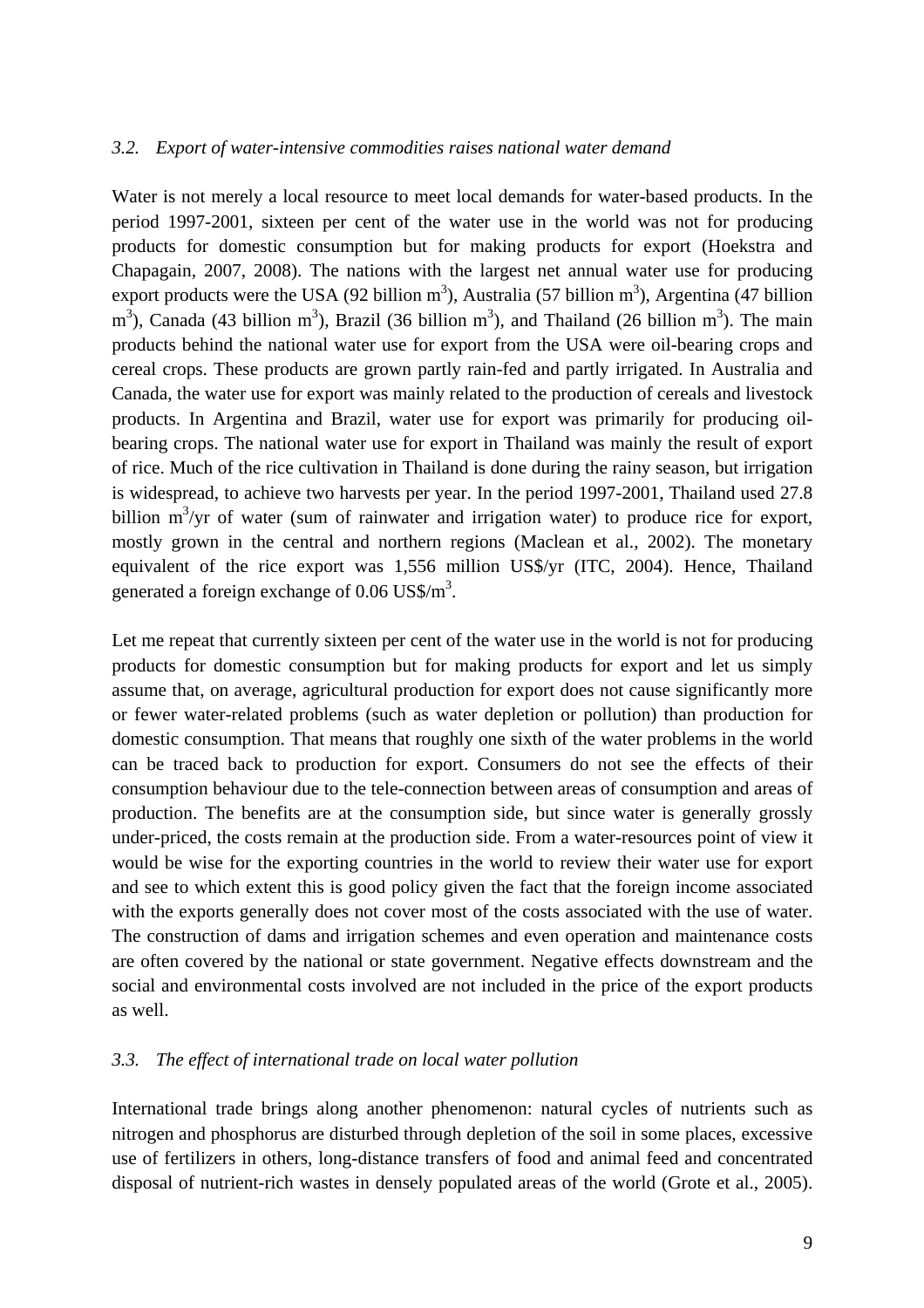This has already led and will further lead to depletion of the soil in some areas (Sanchez, 2002; Stocking, 2003) and eutrophication of water elsewhere (McIsaac et al., 2001; Tilman et al., 2001). The surplus of nutrients in the Netherlands, for instance, is partially related to deforestation, erosion and soil degradation in those areas of the world that export food and feed to the Netherlands, for example in Brazil from where a lot of soybeans for the Dutch pigs and chickens are imported. This implies that the nutrient surplus in the Netherlands is not an issue that can simply be understood as a Dutch issue. Dutch water pollution is part of the global economy.

The disturbance of nutrient cycles is not the only mechanism through which international trade influences the quality of water resources worldwide. Meybeck (2004) shows how other substances are also dispersed into the global environment and change the quality of the world's rivers. Nriagu and Pacyna (1988) set out the specific impacts of the use of trace metals in the global economy on the world's water resources. The regular publication of new reports on global pollution shows that this phenomenon in itself is no longer news; what is now gradually being uncovered and therefore relatively new is the fact that pollution is not simply 'global' because pollution is so 'widespread', but that it is interlinked with how the global economy works and is therefore a true global problem. Water pollution is intertwined with the global economic system to such an extent that it cannot be dealt with independently from that global economy. Indeed, pollution can be tackled by end-of-pipe measures at or near the location of the pollution, but a more cause-oriented approach would be restructuring the (rules for the) global economy, with the aim of the closure of element cycles.

## **4. The effect of water availability on international trade**

There is an immense volume of literature about international trade, but there are few scholars who address the question to which extent international trade is influenced by regional differences in water availability. International trade is rather explained in terms of differences in labour productivities, availability of land, domestic subsidies to agriculture, import taxes, production surpluses and associated export subsidies, etc. It will be hard to find evidence that regional water abundance benefits the export of water-intensive commodities and that regional water scarcity promotes the import of water-intensive commodities.

According to international trade theory that goes back to Ricardo ([1817] 2006), nations can gain from trade if they specialize in the production of goods and services for which they have a comparative advantage, while importing goods and services for which they have a comparative disadvantage. The meaning of the principle for the field of water resources has been elaborated by Wichelns (2004). The economic efficiency of trade in a water-intensive commodity between two countries should be evaluated based on a comparison of the opportunity costs of producing the commodity in each of the trading nations. Export of a water-intensive commodity is attractive if the opportunity cost of producing the commodity is comparatively low. This is the case when there is a relatively high production potential for the water-intensive commodity due to for example relative abundance of water and/or a relatively high water productivity (yield per unit of water input) in the country. Import of a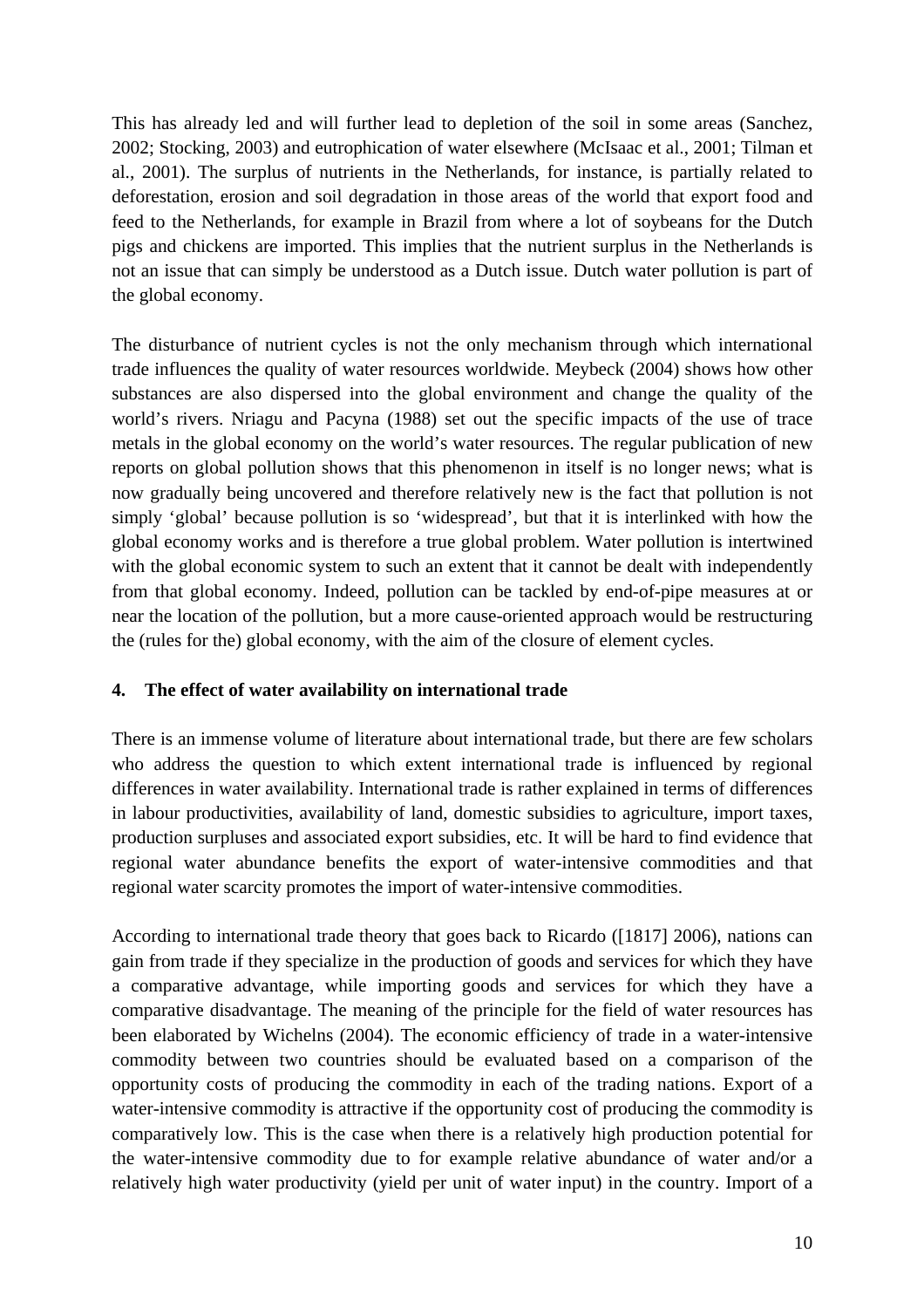water-intensive commodity (instead of producing it domestically) is attractive if the opportunity cost of producing the commodity is comparatively high, for example because water is relatively scarce and/or water productivity in the country is low.

The most convincing research providing evidence that water availability influences international trade has been carried out by Yang et al. (2003, 2007). As they have quantitatively shown, cereal imports have played a crucial role in compensating water deficits in various water-scarce countries. They demonstrate that below a certain threshold in water availability, an inverse relationship can be identified between a country's cereal import and its per capita renewable water resources. In the early 1980s the threshold was at about 2000  $m<sup>3</sup>$  per capita per year. At the end of the 1990s it had declined to about 1500  $m<sup>3</sup>$  per capita per year. Countries with less water than the threshold cannot do without the import of staple foods. The threshold declined over the past couple of decades due to the improvement in water productivities and the expansion of irrigated areas.

There is clear evidence that the trade balance of countries with very low water availability (per capita) is partly determined by the fact that those countries have a comparative disadvantage in producing water-intensive products. One does not need to be economist to see that; the available water resources simply fall short in some countries to produce the food to survive. Most international trade in the world, however, has little to do with the intentional trade in water-intensive commodities to countries with low water availability from countries with higher water availability. The driving force behind international trade in water-intensive products can be water scarcity in the importing countries, but more often other factors play a decisive role (Yang et al., 2003; De Fraiture et al., 2004).

International trade in agricultural commodities depends on many more factors than differences in water scarcity in the trading nations, including differences in availability of land, labour, knowledge, and capital, and differences in economic productivities in various sectors. The existence of domestic subsidies, export subsidies, or import taxes in the trading nations will also influence the trade pattern. As a consequence, international virtual-water transfers usually cannot – or can only partly – be explained on the basis of differences in water availability and productivity.

In some cases, the relation between water availability and the actual trade pattern is even counter-intuitive. North China for instance has a very low availability of water per capita, unlike South China, but nevertheless, there is a very significant trade in food from North to South China (Ma et al., 2006). Of course, this does intensify the water problems in the North. A similar case can be found in India, where water has become relatively scarce in the northern states of Punjab, Uttar Pradesh and Haryana. Nevertheless, these states export significant volumes of food to the eastern states of Bihar, Jharkhand and Orissa, which have much larger water endowments than the northern states (Verma et al., 2009). No simple explanation will suffice to explain the counter-intuitive situations with respect to the internal trade within China and India, because various factors will play a role, including historical, political and economic ones. One factor that may play a role as well is that in water-scarce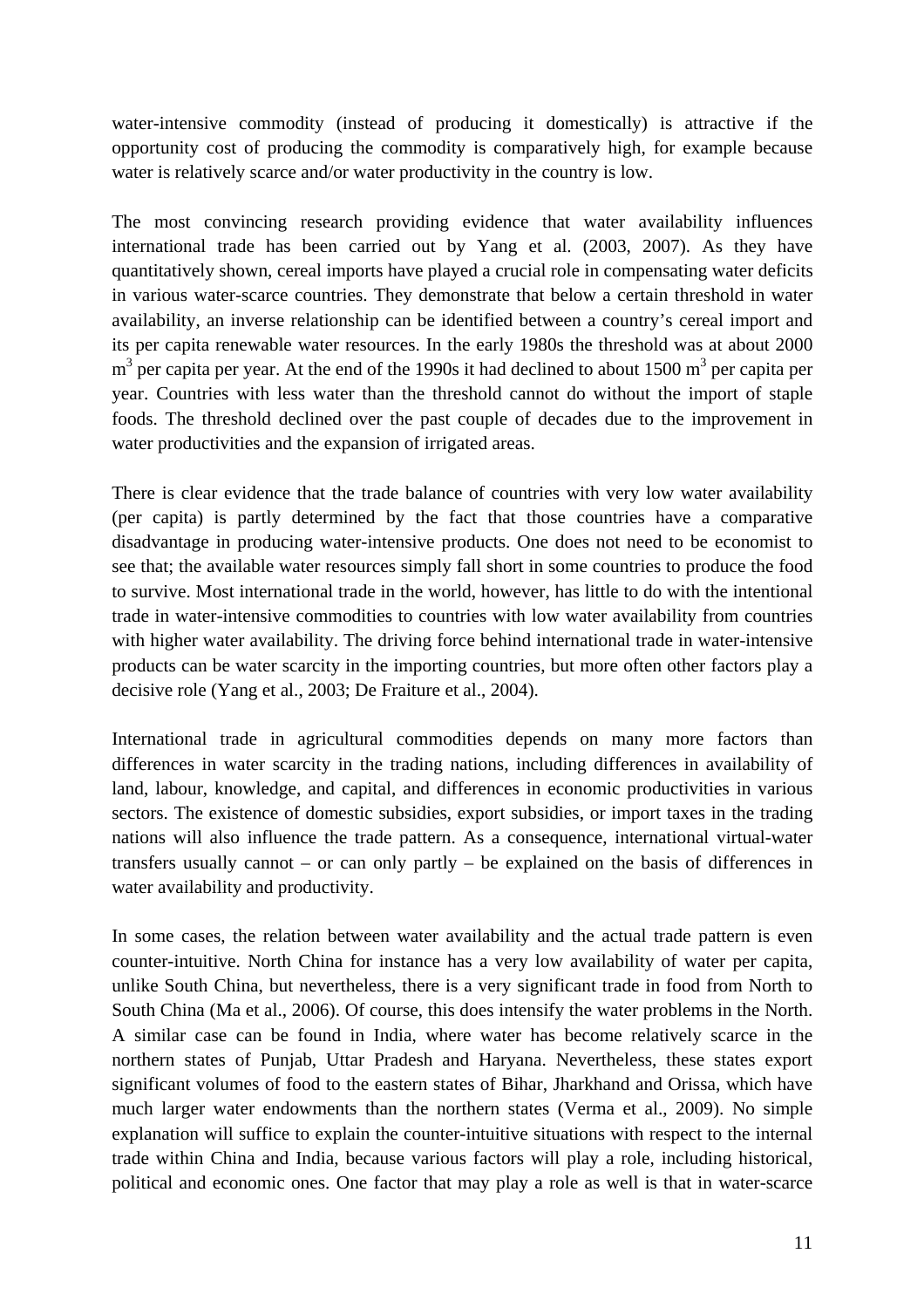regions the incentives to increase water productivity are highest. As a result, it becomes attractive to produce in those regions, which however enhances the scarcity of the water. This may be a factor in northern India, where water productivities are indeed much higher than in the eastern states, providing them with a comparative advantage though the water availability in absolute terms is much lower.

Forecasts of how international trade patterns will develop generally ignore water as a possible constraint to production and pay no attention to the role of freshwater in terms of comparative advantage. As a result, some of the scenarios developed predict increased agricultural production in areas where water is already highly scarce or even over-drafted. Liao et al. (2008) illustrate this for the case of China by studying the effect of trade liberalisation that will likely follow China's accession to the World Trade Organization in 2001. They show that existing projections of agricultural production and trade, which ignore water as a production factor, are unrealistic. Including water as a constraint leads to projections where cereal imports into China will be much higher than previously thought and less optimistic prospects with respect to increased export of vegetables.

## **5. Global water-use efficiency**

In the water sector, the term water-use efficiency is most often used to refer to the inverse of local water productivity. The latter is expressed as the amount of product made per unit of water (in the agricultural sector known as 'crop per drop'). The water-use efficiency is expressed as the volume of water required to make one unit of product. A water user can increase local water-use efficiency by producing the same with less water input. Water users can be encouraged to do so by charging them a water price that is based on full marginal cost, by stimulating them to adopt water-saving technology, or by creating awareness that saving water is good for the environment.

The local view on water-use efficiency is only one way of looking at water-use efficiency. There are two other levels at which one can consider the efficiency of water use (Hoekstra and Hung, 2005). At the catchment or river basin level, water-use efficiency refers to the efficiency of water allocation to alternative uses. Water-use efficiency at this level can be enhanced by re-allocating water to purposes with higher marginal benefits (Rogers et al., 1998). At the global level, water-use efficiency can be increased if nations use their comparative advantage or disadvantage in producing water-intensive goods to either encourage or discourage the use of domestic water resources for producing export commodities.

Much research effort has been dedicated to studying water-use efficiency at the local and river basin levels. The research on global water-use efficiency is of more recent date. Only four studies have been carried out so far, all of them focusing on the quantification of physical water savings as a result of global trade, not on the economic savings associated. All four studies indicate that the current pattern of international trade results in a substantial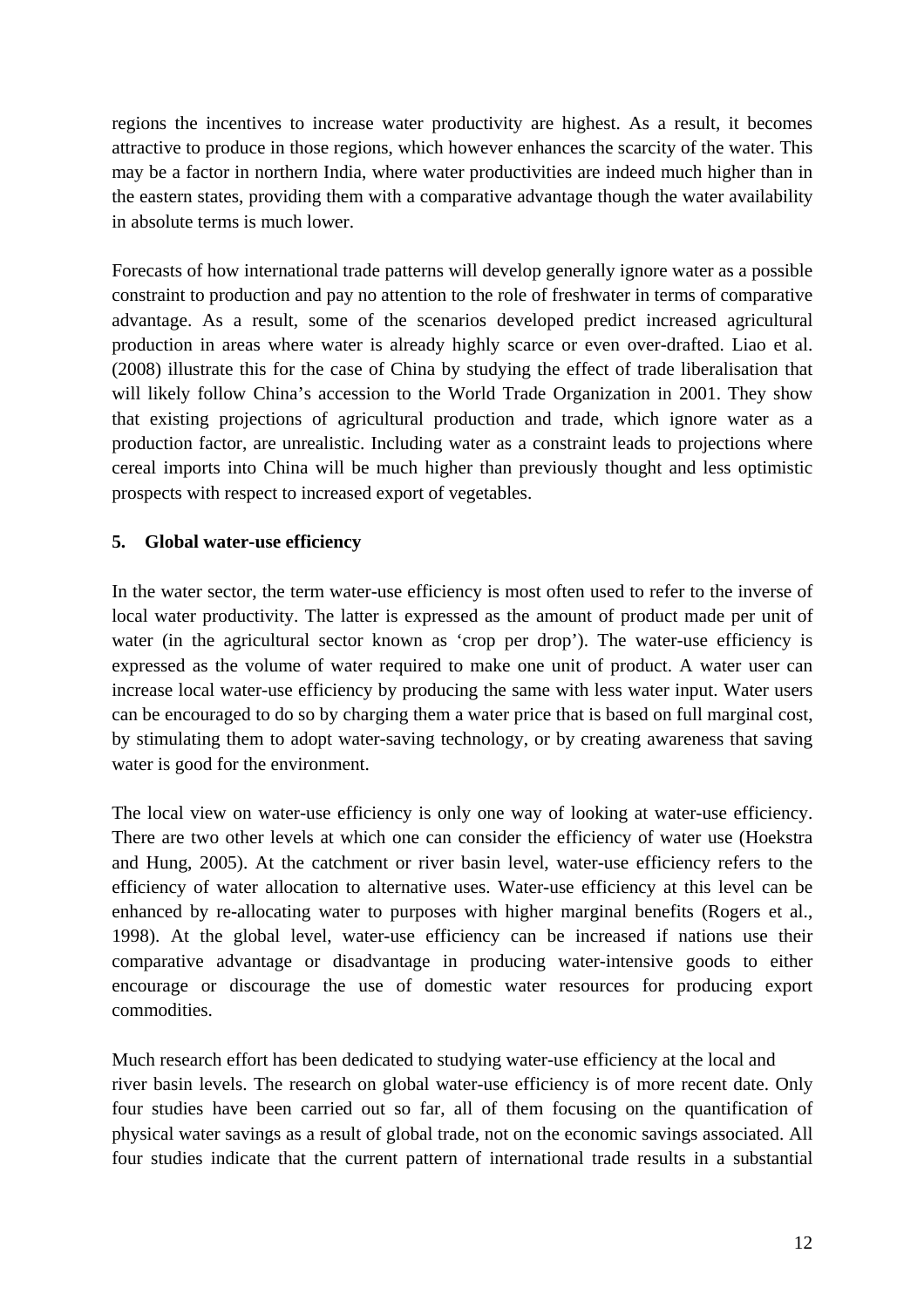global water saving (Oki and Kanae, 2004; De Fraiture et al., 2004; Chapagain et al., 2006a; Yang et al., 2006).

## *5.1. Volume of water saved as a result of international trade*

The most comprehensive study on global water saving in relation to international trade was the one carried out by Chapagain et al. (2006a). According to their study, the global water use for producing agricultural products for export amounted to 1,250 billion  $m^3$ /yr (in the period 1997-2001). If the importing countries were to have produced the imported products domestically they would have required a total of 1,600 billion  $m^3$ /yr. This means that the global water saving by trade in agricultural products was 350 billion  $m^3$ /yr. So the average water saving accompanying international trade in agricultural products has been  $(350/1,600=)$ 22%. The global volume of water used for agricultural production is 6,400 billion  $m^3$ /yr. Without trade, supposing that all countries had to produce the products domestically, agricultural water use in the world would amount to  $6,750$  instead of  $6,400$  billion m<sup>3</sup>/yr. International trade thus reduces global water use in agriculture by 5%.

Above figures do not differentiate between the use of *green* water (rainwater) and the use of *blue* water (ground and surface water). The global water saving associated with a certain trade flow can refer to either a global *blue* or a global *green* water saving (or a combination of both). Even if there is a net global water loss from a trade relation, there might be a saving of blue water at the cost of a greater loss of green water or vice versa. From an economic point of view there is a substantial difference between blue and green water saving, because the opportunity costs of blue water are generally much higher than the opportunity costs of green water. As a result, trade with an associated blue water saving but a greater green water loss could still be efficient from an economic point of view.

## *5.2. The downside of virtual-water trade as a solution to water scarcity*

Saving domestic water resources in countries with relative water scarcity through virtualwater import (import of water-intensive products) looks very attractive. There are however a number of drawbacks that have to be taken into account. First, saving domestic water through import should explicitly be seen in the context of the need to generate sufficient foreign exchange to import food which otherwise would be produced domestically. Some waterscarce countries in the world are oil-rich, so they can easily afford to import water-intensive commodities. However, many water-scarce countries lack the ability to export energy, services or water-extensive industrial commodities in order to afford the import of waterintensive agricultural commodities. Second, import of food carries the risk of moving away from food self-sufficiency. This plays an important role in the political considerations in countries such as China, India and Egypt. Third, import of food will be bad for the domestic agricultural sector and lead to increased urbanization, because import reduces employment in the agricultural sector. It will also result in an economic decline and worsening of land management in rural areas. Fourth, in many water-scarce developing countries, where an important part of the agriculture consists of subsistence farming, promoting food imports may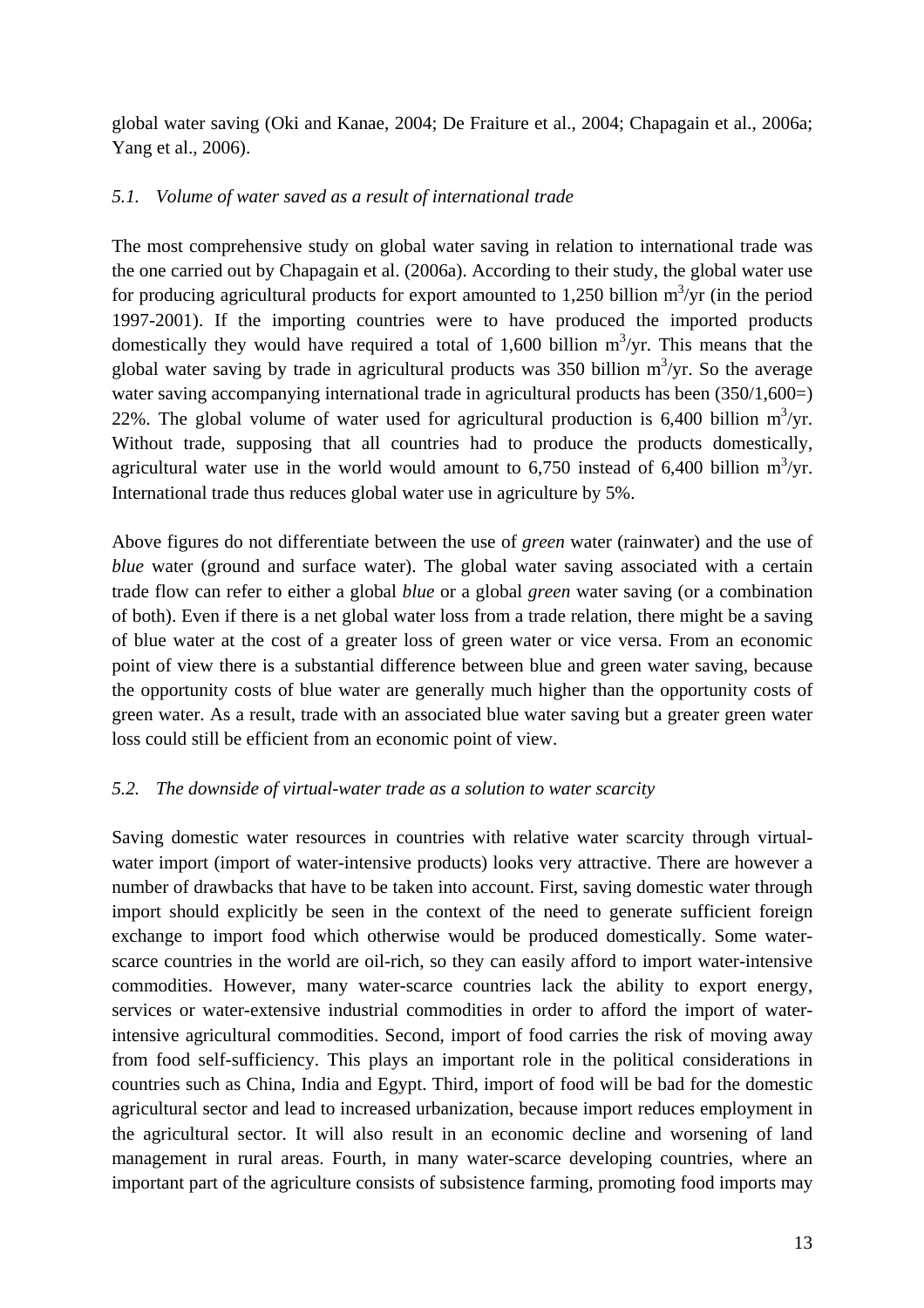threaten the livelihoods of those subsistence farmers and reduce access to food for the poor. Finally, increases in virtual-water transfers to optimize the use of global water resources can relieve the pressure on water-scarce countries but may create additional pressure on the countries that produce the water-intensive commodities for export. The potential water saving from global trade is sustainable only if the prices of the export commodities truly reflect the opportunity costs and negative environmental impacts in the exporting countries. Otherwise the importing countries are simply gaining from the fact that they would have had to bear the cost of water depletion if they had produced domestically whereas the costs remain external if they import the water-intensive commodities instead.

## **6. What sort of international trade rules would contribute to a better use of the world's scarce water resources?**

#### *6.1. The principles of product transparency and non-discrimination*

The basis for well-informed consumer action, governmental policy and company strategy is product transparency. As I would define it, the product-transparency principle requires that all relevant information about a product is publicly available, including both information about the product as it appears and information about how it is produced. When we limit ourselves here to how a product relates to the use of freshwater, relevant information may include for instance answers to questions such as: how much water was consumed to make the product in the different stages of its supply chain, how much water was polluted, what type of pollution, does the water consumption or pollution takes place in areas where water is relatively scarce and already polluted beyond acceptable limits, are downstream users or ecosystems negatively affected, could the water consumed have been used for an alternative purpose with a higher societal benefit, etc. Products may often look alike – same colour, smell, feel, taste, quality – but nevertheless they may be quite different. Every product has a unique history. The origin of the ingredients may differ as well as the production circumstances of the ingredients. A beverage like cola contains sugars which can come for instance from sugar beet, sugar cane or maize (high-fructose maize syrup). The crop may be grown with irrigation water from the overexploited Ogallala Aquifer beneath the Great Plains in the United States or under rain-fed conditions in a water-abundant part of Europe. In other words, one bottle of cola is simply not equal to another. Similar appearance, but different history. Production circumstances can vary among countries, but also within countries; differences can exist between brands, but also within brands and even between different batches of otherwise precisely the same product. From a water-footprint perspective, one may like to discriminate between seemingly similar goods, based on the different impacts the goods have on freshwater resources. Chapagain et al. (2006b) show for example how the water footprint of cotton consumed in Europe strongly depends on the region of origin (Figure 1). Cotton from Uzbekistan and Pakistan, for example, has a relatively large water footprint on blue water resources and can be associated with the desiccation of the Aral Sea and intensive use and pollution of the Indus river, respectively.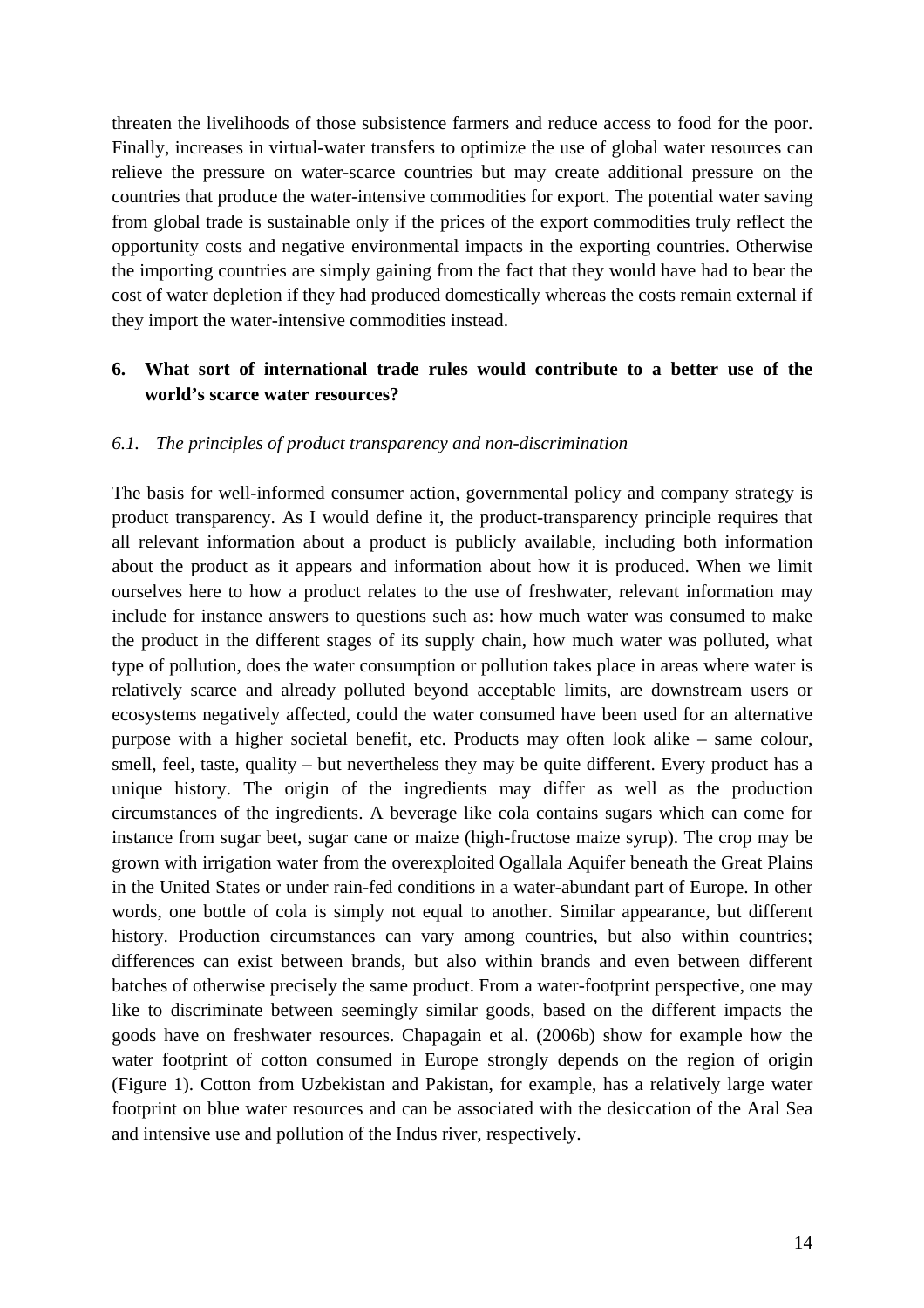

*Figure 1. The global water footprint of cotton consumption in the European Union. Source: Chapagain et al. (2006).* 

An important principle used in the context of international trade negotiations is the 'nondiscrimination principle'. The principle says that the international trading system should be without discrimination, which means that a country should not discriminate between its trading partners nor between its own and foreign products (WTO, 2008). A key question to be posed in this context is what are the criteria to evaluate whether two goods can be called similar. According to the non-discrimination principle, one may not discriminate between cotton from one and cotton from another country or between beef from one and beef from another country. But what does the principle say if it appears that two similar products are not similar at all? Discrimination is considered unfair when products are similar, but discrimination is quite natural when products are not similar.

Fair international trade rules should include a provision that enables consumers, through their government, to raise trade barriers against products that are considered unsustainable, or more in particular, in the context of this paper, are kept responsible for harmful effects on water systems and indirectly on the ecosystems or communities that depend on those water systems. In practice, this means that the non-discrimination principle would hold only for similar products that are considered also similar in terms of the existing impacts along their supply chain. It would imply that a country can favour import of a certain product from a country that can guarantee that the product's water footprint is not located in catchments where environmental flow requirements are violated or where ambient water quality standards are not met. This favour would have to hold – according to the non-discrimination principle – for all countries that can give that guarantee. Such guarantee can be provided only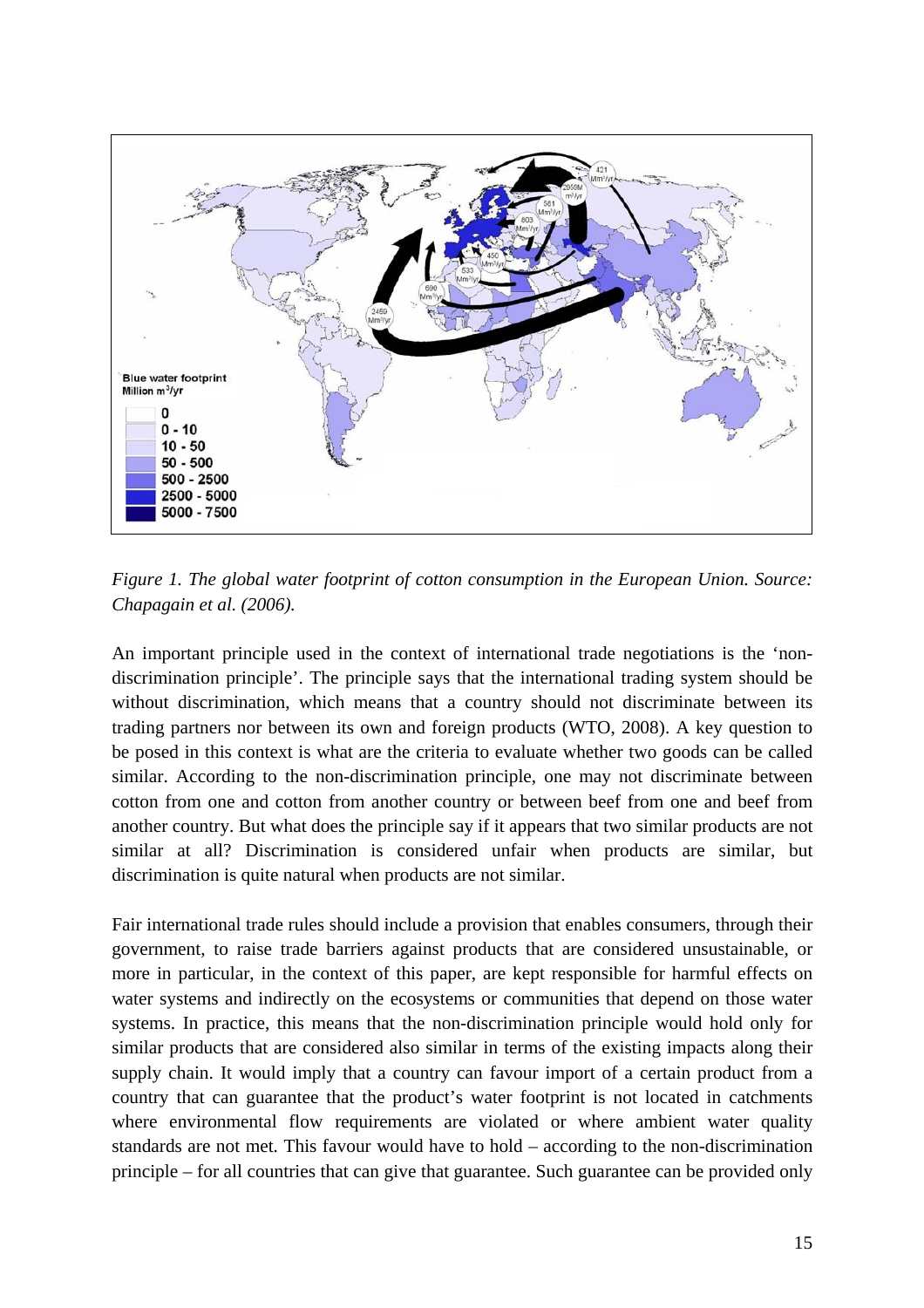when proper arrangements for product transparency are in place. The favour, however, would not necessarily hold for countries that cannot provide that guarantee.

When arrangements for product transparency in a particular country are in place, it can occur that one set of goods of a certain kind from that country does fulfil a set of specified sustainability requirements, while another set of goods of the same kind does not. In that case another country may be willing to have free trade with respect to the first set of goods, but to raise trade barriers with respect to the other set of goods. It seems justified to allow for such arrangements in international trade rules. Countries can either choose to agree on shared criteria for sustainability requirements, which can then be included in an international trade agreement, or they can leave the formulation of such criteria to each country separately. The former situation may be preferable, because it creates equity and security on the market, but it will be at the cost of national sovereignty to quickly respond to new developments and adapt criteria. Besides, countries may have highly divergent opinions about what criteria should be chosen. Anyhow, trying to agree on shared criteria on product sustainability can be part of international negotiations. This should be in a different context than the World Trade Organization, because the WTO limits itself to trade negotiations and refrains from negotiations on environmental protection. For environmental protection, the WTO refers to multilateral environmental agreements formulated in other international settings. According to WTO rules, a trade dispute that falls under a certain multilateral environmental agreement signed by two conflicting countries, should be settled using the environmental agreement.

## *6.2. The imbalance between international trade agreements and international agreements on sustainable water use*

In the perspective of the WTO, 'free trade' is not at odds with 'green trade'. National governments have negotiated WTO rules voluntarily. Similarly, national governments negotiate and agree on international environmental agreements. If a dispute arises over a trade action taken under an environmental agreement, and if both sides to the dispute have signed that agreement, then they should try to use the environmental agreement to settle the dispute. However, if one side in the dispute has not signed the environmental agreement, then the WTO would provide the only possible forum for settling the dispute (WTO, 2008, p.67). Besides, it matters whether an international agreement contains rules that relate to trade or not. As Neumayer (2004) observes, most regional or international environmental agreements do not contain any trade-restrictive measures. As a result, these environmental agreements will be irrelevant, i.e. ignored, when settling a trade dispute. In the case in which an international environmental agreement is absent at all and where a trade barrier is raised with reference to *national* environmental legislation, it will again be the WTO to settle the dispute. Historic evidence is that free trade rules agreed internationally within the context of the WTO go beyond environmental protection rules set by national governments or international environmental agreements not signed by one of the parties of the dispute. According to the WTO, if trade barriers could be raised with reference to national regulations, "then any country could ban imports of a product from another country merely because the exporting country has different environmental, health and social policies from its own. This would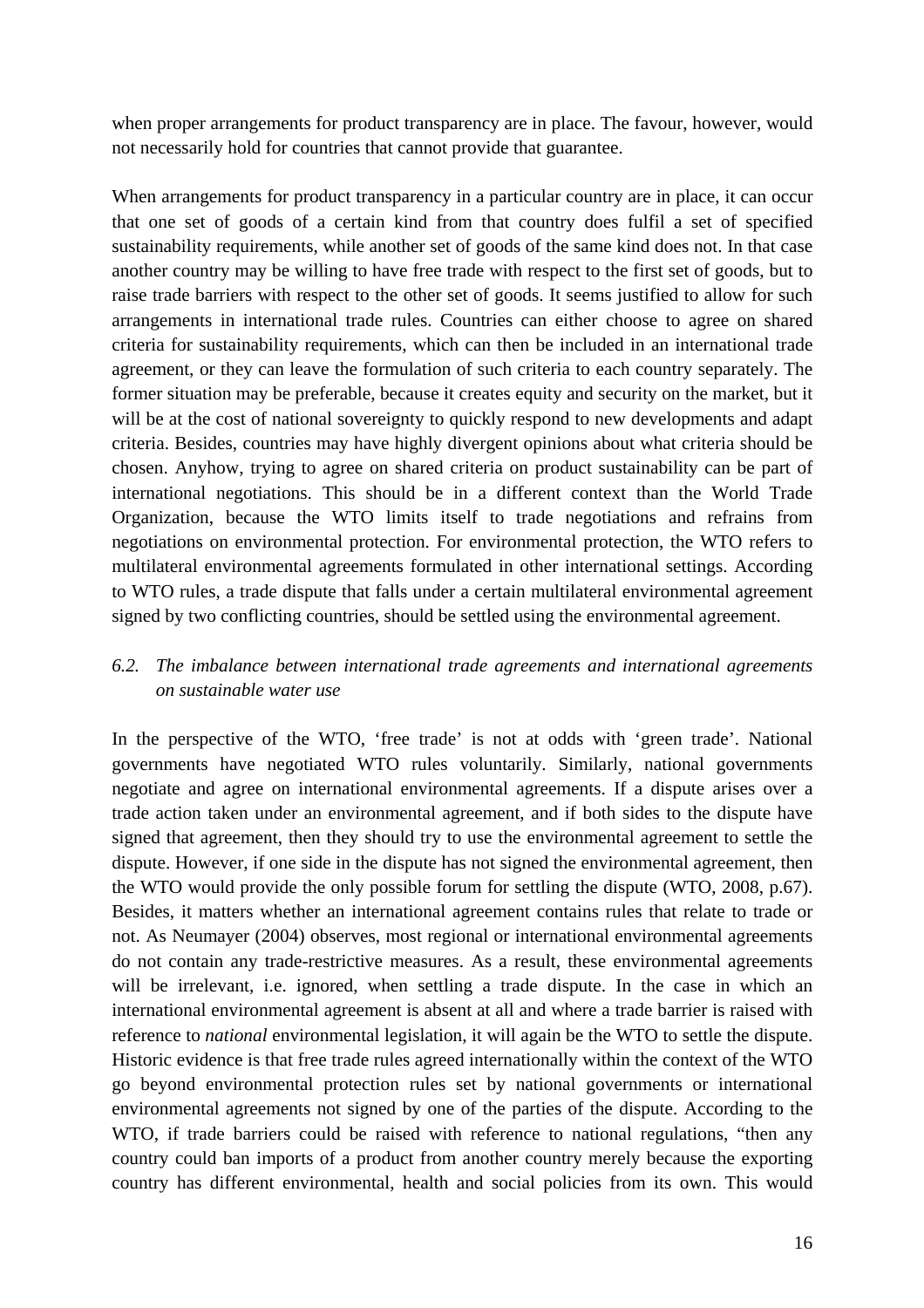create a virtually open-ended route for any country to apply trade restrictions unilaterally – and to do so not just to enforce its own laws domestically, but to impose its own standards on other countries" (WTO, 2008, p.70).

Internationally binding agreements on sustainable water use or, more particularly, on 'sustainable water use in the production of goods and services' do not exist. The reason is probably that – as set out in the introduction – freshwater is primarily seen as a local resource, to be managed at the level of a nation or river basin at most. As a result, policies for water governance are always shaped in the form of national legislation, supplemented by international agreements on trans-boundary rivers and agreements on a regional level like in the European Union. This means that whenever trade disputes with reference to freshwater protection arise, the dispute will be settled under WTO and that – with reference to the nondiscrimination principle – the outcome will be in favour of free trade and not freshwater protection.

In the international arena, there is no legal basis to discriminate in international trade based on environmental product standards. This is a fundamental imbalance in the area of international agreements. In the WTO, international trade rules do not necessarily go beyond international environmental agreements, but in case of absence of the latter, the international trade rule of non-discrimination becomes decisive. The WTO agreements are interpreted to say two important things: "First, trade restrictions cannot be imposed on a product purely because of the way it has been produced. Second, one country cannot reach out beyond its own territory to impose its standards on another country" (WTO, p.66). Given the fact that many products on the world marker have significant impacts on freshwater systems, by contributing to the violation of local environmental flow requirements or ambient water quality standards, it is expected that consumers will increasingly demand for product transparency and it is likely that consumers in some countries will start to ask their government to ban imports of products that obviously do not meet domestic standards. Given the current conditions it is very unlikely that national efforts to ban products with reference to national standards on sustainable water use will succeed. This raises the question which instruments are left to national governments to ensure that internationally traded products are based on a sustainable use of freshwater. In the next two sections, three different sorts of possible international arrangements are being discussed: an international water pricing protocol, a water label for products, and an international water-footprint permit system.

## *6.3. International Water Pricing Protocol*

A major issue when talking about good water governance and international trade is the fact that particularly the international market in agricultural products is heavily distorted. Since 85% of global water consumption occurs in agricultural production (Hoekstra and Chapagain, 2008), this is highly relevant for water. The distortion is related to all sorts of direct and indirect subsidies that agriculture receives in all countries in the world, albeit in different forms per country. This issue is widely known, but most discussion is about direct subsidies to farmers and about export subsidies and import taxes. Much less attention is to the fact that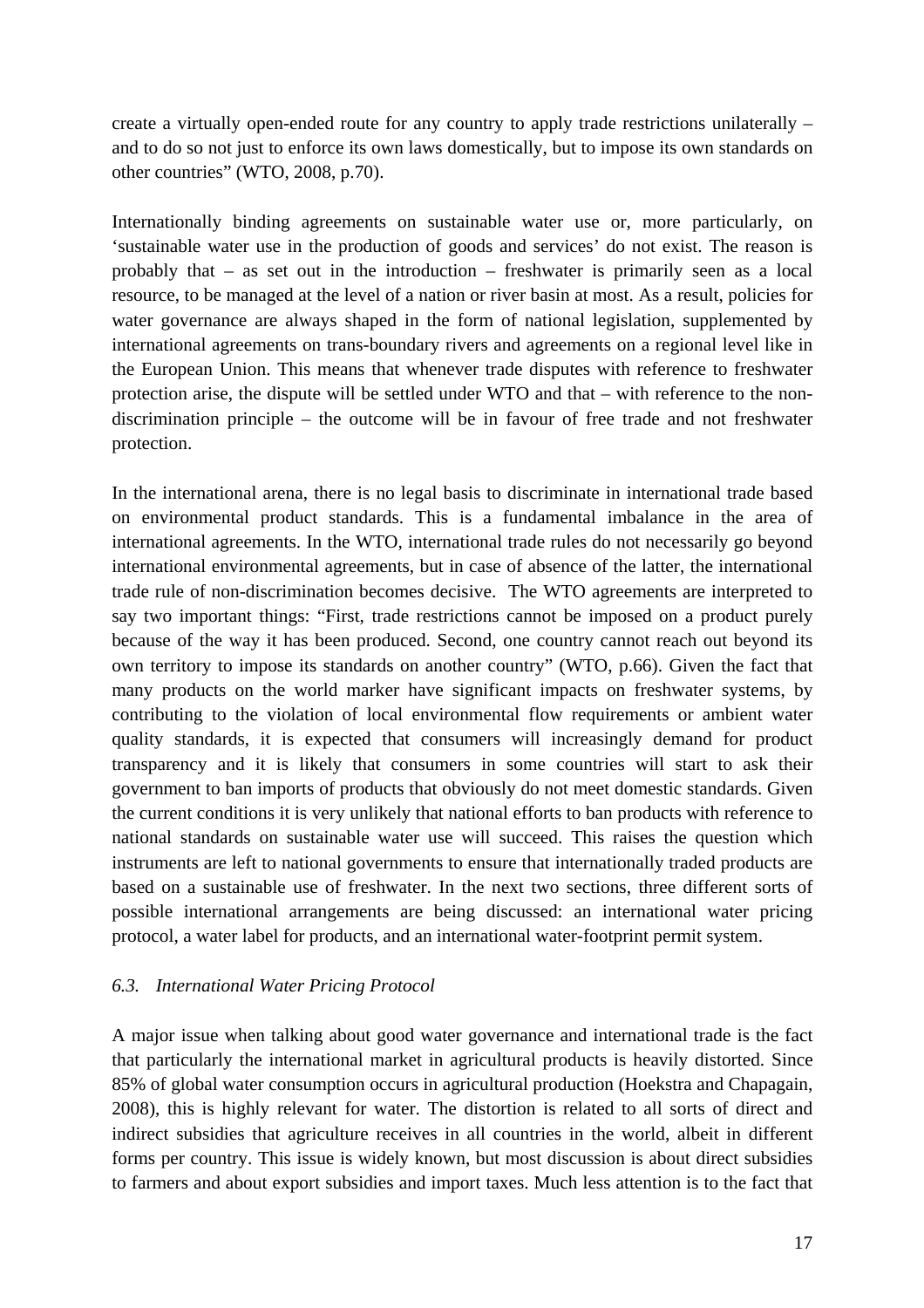water as a major input factor to agriculture is generally hugely underpriced. The result is that water is no factor of importance in the establishment of production and trade patterns. This results in perverse trade flows, where water-intensive crops are exported on a large scale from areas where water is highly scarce and overexploited. Free trade will never contribute to optimal production and trade outcomes from a water-perspective as long as water remains so much underpriced.

There is a need to arrive at a global agreement on water pricing structures that cover the full cost of water use, including investment costs, operational and maintenance costs, a water scarcity rent and the cost of negative externalities of water use (Hoekstra, 2006; Hoekstra and Chapagain, 2008; Verkerk et al., 2008). Without an international treaty on proper water pricing it is unlikely that a globally efficient pattern of water use will ever be achieved. The need to have full cost pricing has been acknowledged since the Dublin Conference in 1992 (ICWE, 1992). A global ministerial forum to come to agreements on this does exist in the regular World Water Forums (Marrakech 1997, The Hague 2000, Kyoto 2003, Mexico City 2006, Istanbul, 2009), but these forums have not been used to take up the challenge of making international agreements on the implementation of the principle that water should be considered as a scarce, economic good. The World Water Forums are not organised under the umbrella of a UN organisation. Alternative forums to initiate and negotiate an international Water Pricing Protocol could be UN-Water or the UN Commission on Sustainable Development (CSD).

It is not sufficient to leave the implementation of the water-is-an-economic-good principle to national governments without having some kind of international protocol on the implementation, because unilateral implementation can be expected to be at the cost of the countries moving ahead. The competitiveness of the producers of water-intensive products in a country that one-sidedly implements a stringent water pricing policy will be affected, and this, together with the natural resistance of domestic consumers to higher prices of local products, will reduce the feasibility of a unilateral implementation of a rigorous water pricing strategy. An international protocol on full-cost water pricing would contribute to the sustainable use of the world's water resources, because water scarcity would be translated into a scarcity rent and thus affect consumer decisions, even if those consumers live at a great distance from the production site. Such a protocol would also contribute to fairness, by making producers and consumers pay for their contribution to the depletion and pollution of water. Finally, such a protocol would shed a fresh light upon the economic feasibility of plans for large-scale inter-basin transfers, since it would force negative externalities and opportunity costs to be taken into account. Full-cost water pricing should be combined with a minimum water right, in order to prevent poor people not being able to obtain their basic needs (Gleick, 1999; Mehta and La Cour Madsen, 2005).

## *6.4. An international water label for water-intensive products*

The necessity of product transparency could be translated into a water label. This term should be understood in very broad terms here, because it could be a label physically attached to a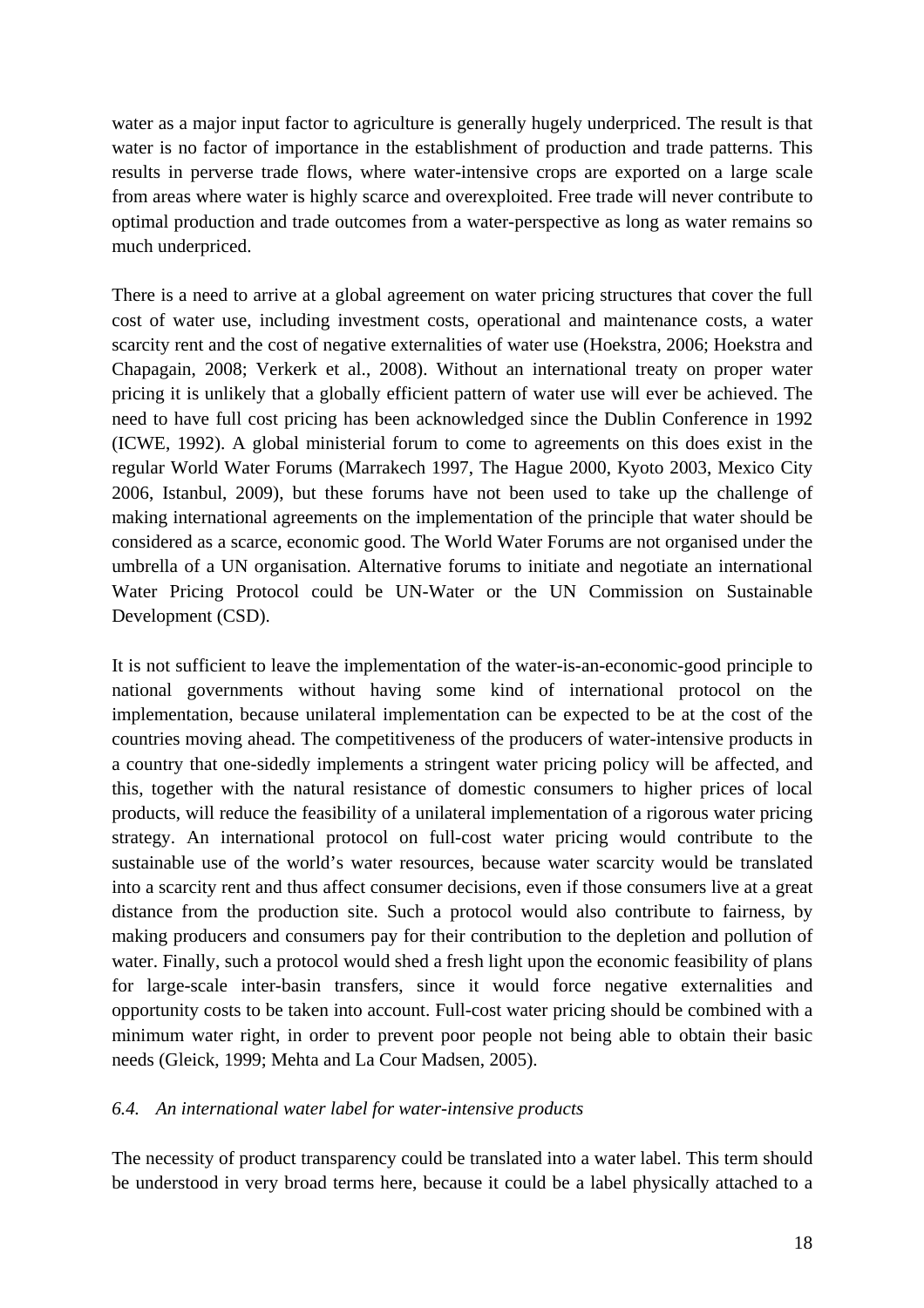product, but also digital information about a specific product available through internet by scanning its barcode in the shop or at home. Furthermore, it could be a simple label showing whether a product meets a certain set of sustainability criteria (a yes or no label), but it could also be a more advanced label with detailed quantitative information on a number of relevant criteria. Introducing such a label would be most relevant for water-intensive products, i.e. products that are usually related to relative big volumes of water consumption and/or pollution. The label could be introduced first for a few commodities that usually have great impacts on water systems, such as rice, cotton, paper and cane sugar. Given the global character of the rice, cotton, paper and sugar markets, international cooperation in setting the labelling criteria and in the practical application of the water label is a precondition. Consideration could be given to integrating the water label within a broader environmental label, but this would probably create new bottlenecks for implementation, so that a first step could be to agree on a separate water label.

Supposed that one or a number of countries would agree on some sort of water-labelling scheme, it is unclear how current WTO rules have to be interpreted when a dispute would arise. Consider the case in which a country raises a trade barrier for all countries that do not fulfil the requirements of the water-labelling scheme. Given the decisions made in earlier disputes (consider for instance the so-called tuna-dolphin dispute between the USA and Mexico), the WTO rules are unlikely to lead to acceptance of discrimination of products from a country not fulfilling a certain labelling requirement if that country has not signed up for that labelling scheme. The WTO finds that one country cannot impose its own environmental regulations on another country. It is to be noted, however, that some commentators have argued that under some conditions it is possible for WTO members to impose environmental regulations on another member (Charnovitz, 2002). Altogether, there is still much ambiguity about the role national environmental standards related to processes and production methods can have in restricting international trade. This underlines the necessity to come to broad international agreements on a water-labelling scheme. Without international agreement, any labelling scheme will be useful for domestic products only and unlikely be effective in restricting trade. In the case that countries would agree on an international water label, this label will likely be covered by WTO's Technical Barriers to Trade (TBT) Agreement, which has been designed to ensure that regulations, standards, testing and certification procedures do not create unnecessary obstacles to trade. This means that the labelling scheme should fulfil a set of conditions set by the WTO.

Given the fact that a broad international water label laid down in an international agreement is far from reality, liberalisation of trade in water-intensive products under WTO makes it more difficult if not impossible for countries to take action against products from countries that are considered as undesirable because they either lack transparency or are transparent but do not meet certain domestically defined sustainability standards. Under existing WTO rules, countries have to let products that do not meet production-standards enter the country at the same conditions as similar products that do meet the standards. The only remaining choice is that consumers select themselves in the shop. This choice will be hampered, however, by lack of information, because countries cannot impose a labelling scheme on imported products.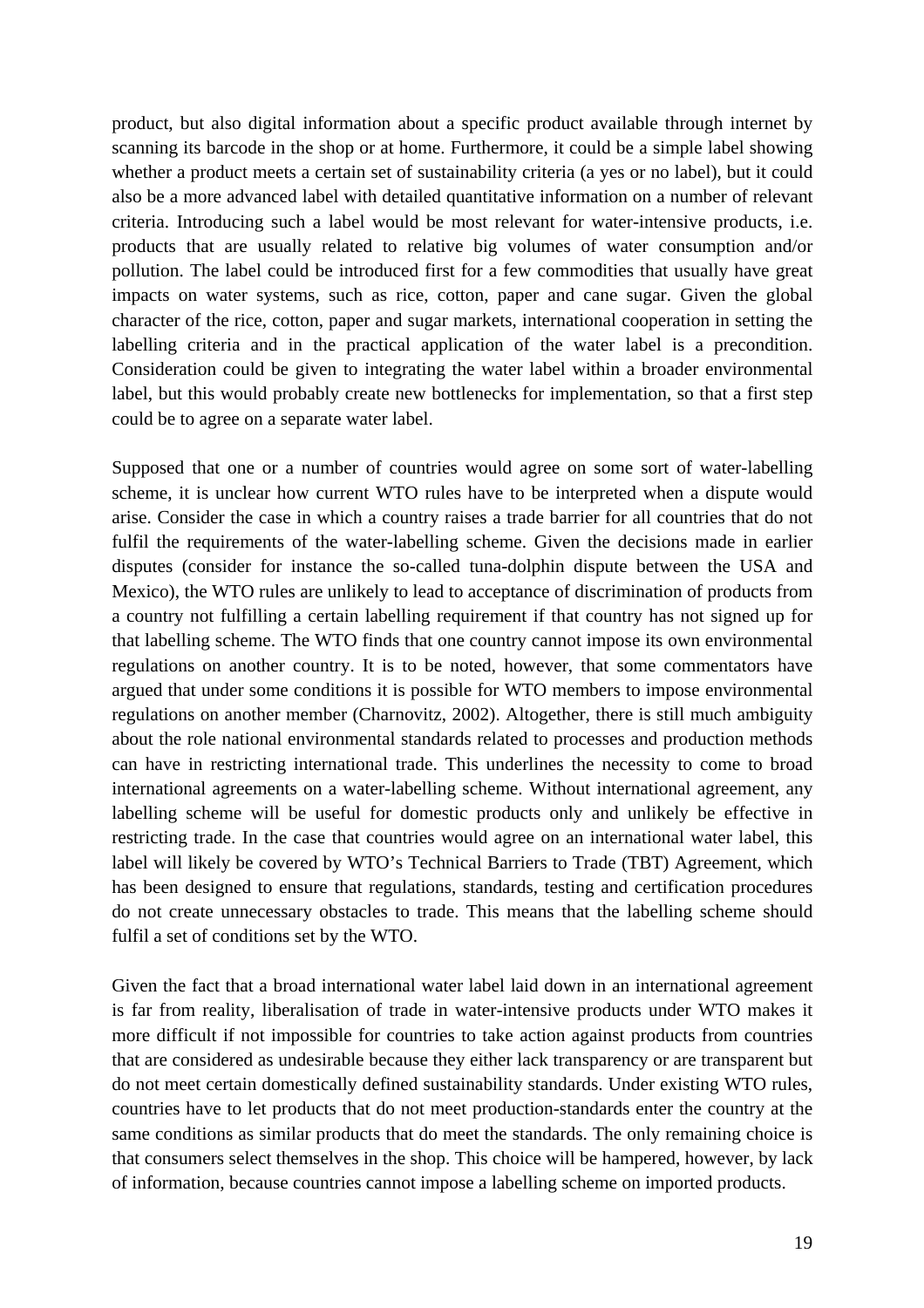## *6.5. An International Water-Footprint Permit System*

The limited availability of freshwater in the world implies a ceiling for humanity's water footprint. The question for the global community is how this global maximum can be transferred to the national or even the individual level. Or in other words: what is each nation's and each individual's 'reasonable' share of the globe's water resources? And what mechanisms could be established in order to achieve that people do not use more than their 'reasonable' share? Maximum levels of water use to guarantee a sustainable use could be institutionalized in the form of a water footprint permit system (Hoekstra, 2006; Hoekstra and Chapagain, 2008; Verkerk et al., 2008). An international protocol on establishing water footprint permits would be comparable to the Kyoto Protocol on the emission of greenhouse gases (drafted in 1997, effective since 2005). The Kyoto Protocol is based on the understanding that, to prevent human-induced climate change, there is a ceiling on the maximum volume of greenhouse gas emissions from human activities that can be accommodated by the global system.

In an international water-footprint permit system, permits would be issued per nation. Alternatively, the permits can take the form of water-footprint reduction targets compared to a certain reference year or period. Nations would be responsible for translating the targets into national policy in order to meet the target or remain within the permit. Enforcement could be done in the form of penalties when not meeting the agreed targets. Targets would need to be specified for example by water footprint component (green, blue, grey water footprint); they could also be specified by sector or product category.

## *6.6. The Doha Development Round*

The WTO rules apply to most products but still exclude or include to a limited extent services and agricultural products. Because 85% of the water consumption in the world occurs in agriculture, concerns with respect to sustainable freshwater use can still be taken into account in the negotiations in the Doha Development Round, the current trade-negotiation round of the World Trade Organization which started in 2001. Trade in agricultural products is one of the key focus areas of the current negotiations. As follows from above, from a sustainablewater-use perspective it is key that any new rules on international trade in agricultural products include provisions that ensure that efforts to contribute to more sustainable water use behind the products traded are promoted and rewarded.

## **7. Discussion**

International transfers of water in virtual form are substantial and likely to increase with continued global trade liberalization (Ramirez-Vallejo and Rogers, 2004). Intensified trade in water-intensive countries offers both opportunities and risks. The most obvious opportunity of reduced trade barriers is that virtual water can be regarded as a possibly cheap alternative source of water in areas where freshwater is relatively scarce. Virtual-water import can be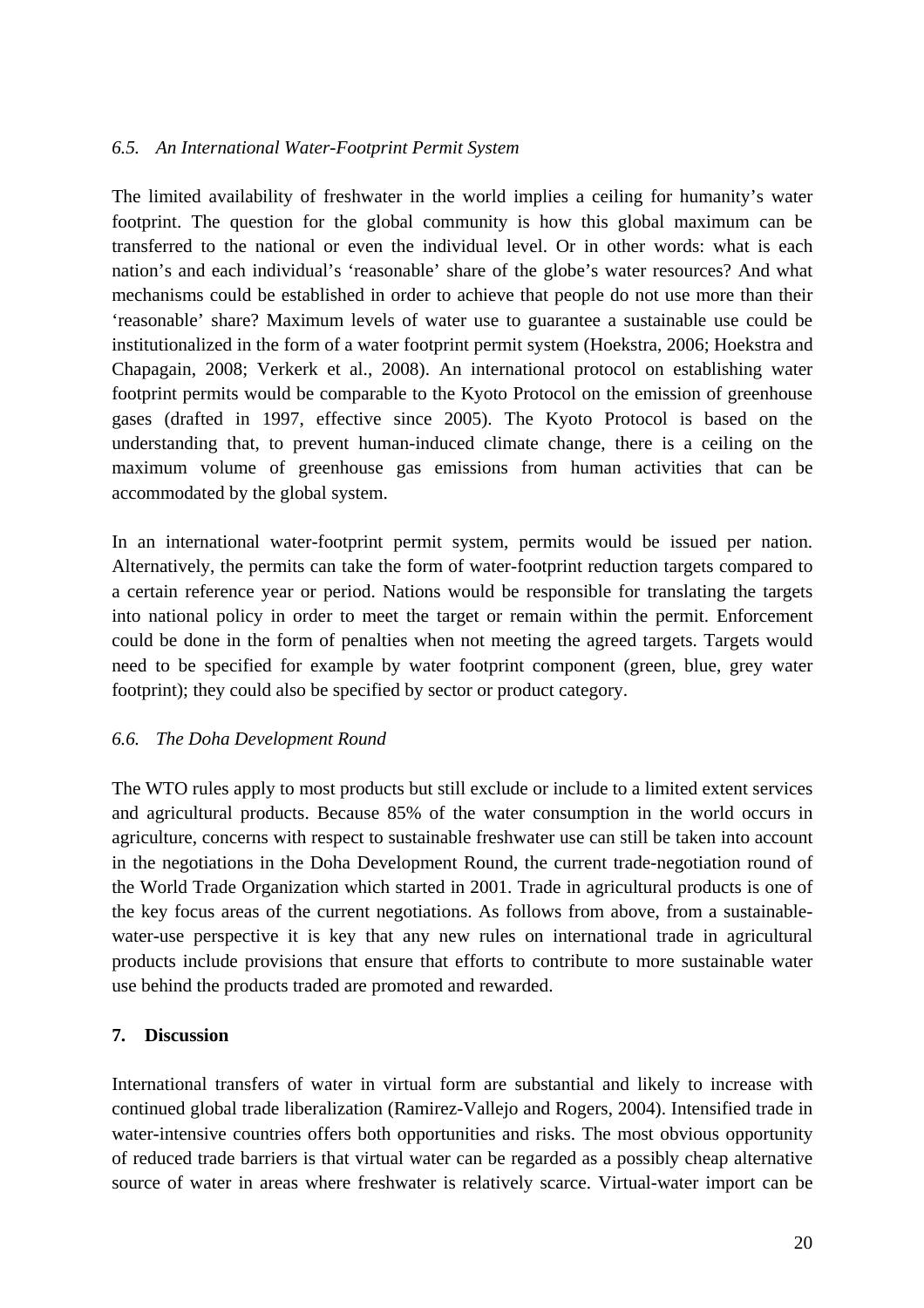used by national governments as a tool to release the pressure on their domestic water resources. This import of virtual water (as opposed to real water, which is generally too expensive) will relieve the pressure on the nation's own water resources. For water-abundant countries an argument can be made for export of virtual water. Trade can physically save water if products are traded from countries with high to countries with low water productivity. For example, Mexico imports wheat, maize, and sorghum from the USA, which requires 7.1 billion  $m<sup>3</sup>$  of water per year in the USA. If Mexico were to produce the imported crops domestically, it would require 15.6 billion  $m<sup>3</sup>$  of water per year. Thus, from a global perspective, the trade in cereals from the USA to Mexico saves 8.5 billion  $m^3$ /yr. Although there are also examples where water-intensive commodities flow in the opposite direction, from countries with low to countries with high water productivity, the available studies indicate that the resultant of all international trade flows works in a positive direction. We showed that international trade in agricultural commodities reduces global water use in agriculture by 5%. Liberalization of trade seems to offer new opportunities to contribute to a further increase of efficiency in the use of the world's water resources.

A serious drawback of trade is that the indirect effects of consumption are externalized to other countries. While water in agriculture is still priced far below its real cost in most countries, an increasing volume of water is used for processing export products. The costs associated with water use in the exporting country are not included in the price of the products consumed in the importing country. Consumers are generally not aware of – and do not pay for – the water problems in the overseas countries where their goods are being produced. According to economic theory, a precondition for trade to be efficient and fair is that consumers bear the full cost of production and impacts. Another downside of intensive international virtual-water transfers is that many countries increasingly depend on the import of water-intensive commodities from other countries. Jordan annually imports a virtual-water volume that is five times its own annual renewable water resources. Other countries in the Middle East, but also various European countries, have a similar high water import dependency. The increasing lack of self-sufficiency has made various individual countries, but also larger regions, very vulnerable. If for whatever reason food supplies cease – be it due to war or a natural disaster in an important export region – the importing regions will suffer severely. A key question is to what extent nations are willing to take this risk. The risk can be avoided only by promoting national self-sufficiency in water and food supply (as Egypt and China do). The risk can be reduced by importing food from a wide range of trade partners. The current worldwide trend, however, facilitated by the World Trade Organization, is toward reducing trade barriers and encouraging free international trade, and decreasing interference by national governments.

The current global trade pattern significantly influences water use in most countries of the world, either by reducing domestic water use or by enhancing it. Future national and regional water policy studies should therefore include an assessment of the effects of trade on water policy. For water-scarce countries, it would also be wise to do the reverse: study the possible implications of national water scarcity on trade. In short, strategic analysis for water policy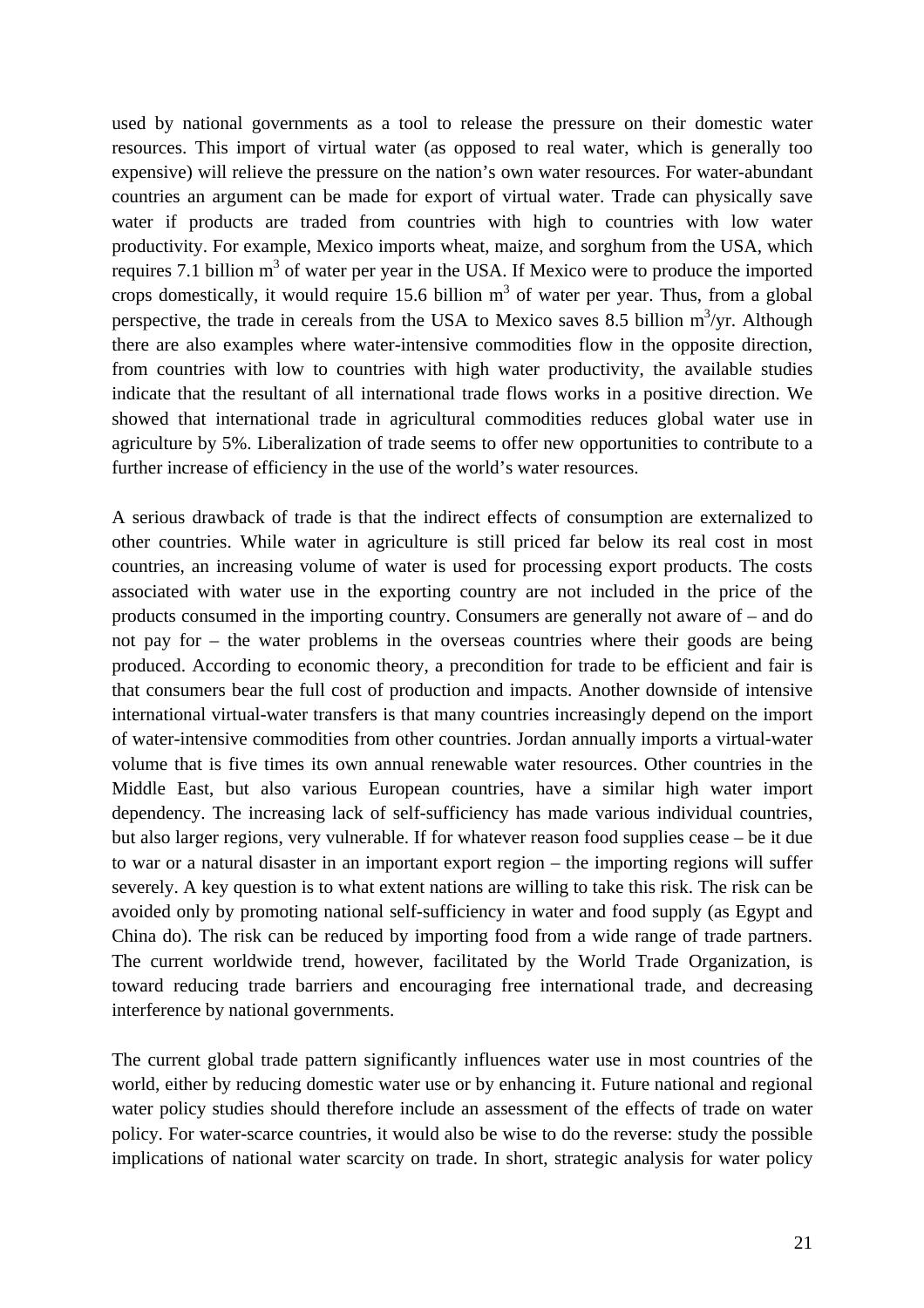making should include an analysis of expected or desirable trends in international or interregional virtual-water flows.

International agreements on the liberalization of trade in agricultural products – as being negotiated in WTO's ongoing Doha Development Round – should include provisions that promote sustainable water use in agriculture. As yet it is unclear how such provisions could look like, since the WTO explicitly refrains from making environmental agreements. An imbalance in global regulations of trade will be created as soon as free trade agreements are effective while sustainable-product and sustainable-water-use agreements to constrain international trade are not yet existent. This is a serious risk, since no international agreements on sustainable water use or sustainable products do exist or are being prepared.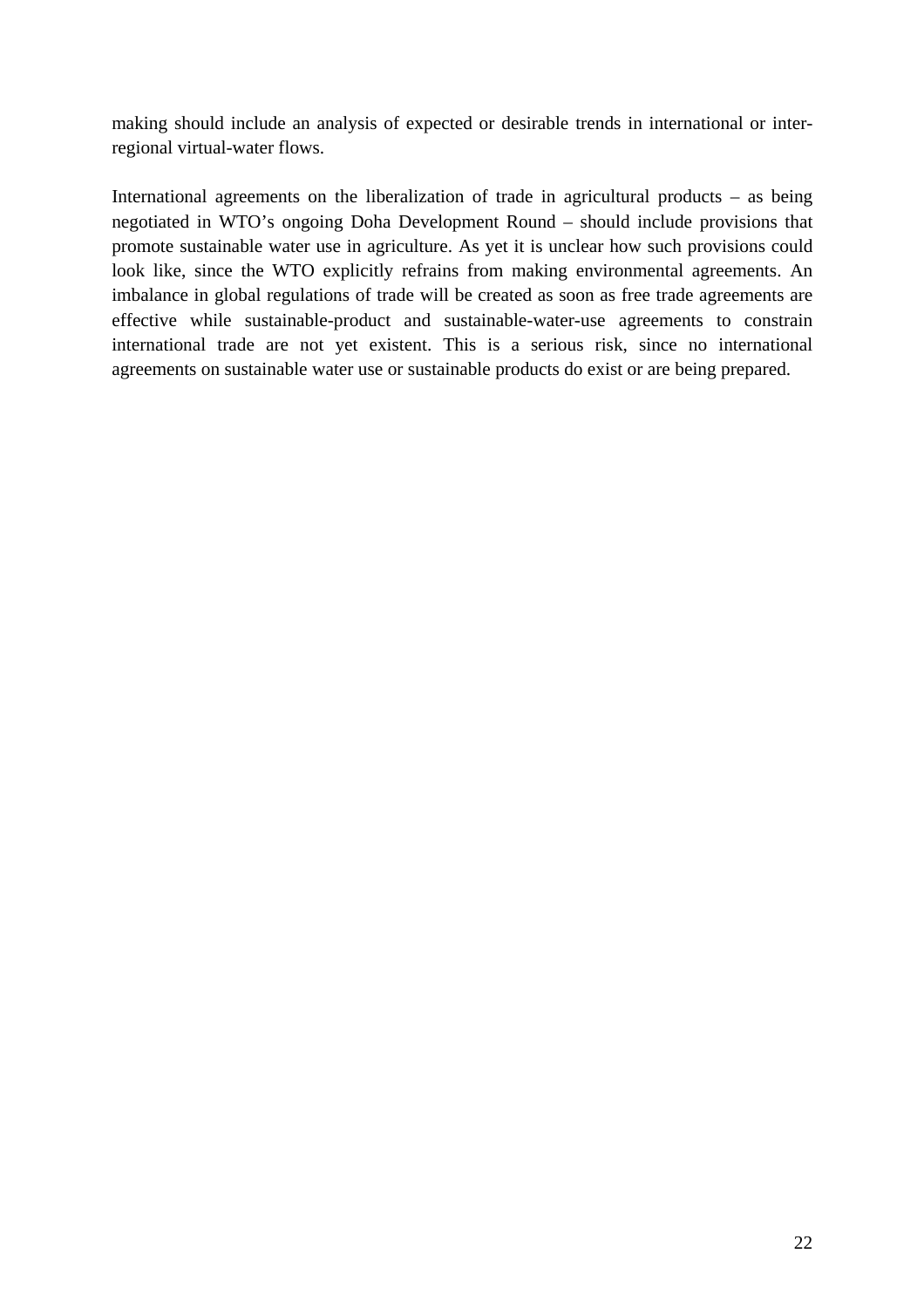#### **References**

- Allan, J.A. (2001a) Virtual water Economically invisible and politically silent A way to solve strategic water problems, International Water and Irrigation, Nov: 39-41.
- Allan, J.A. (2001b) The Middle East water question: Hydropolitics and the global economy, I.B. Tauris, London, UK.
- Chapagain, A.K., Hoekstra, A.Y. and Savenije, H.H.G. (2006a) Water saving through international trade of agricultural products, Hydrology and Earth System Sciences 10(3): 455-468.
- Chapagain, A.K., Hoekstra, A.Y., Savenije, H.H.G. and Gautam, R. (2006b) The water footprint of cotton consumption: An assessment of the impact of worldwide consumption of cotton products on the water resources in the cotton producing countries, Ecological Economics 60(1): 186-203.
- Chapagain, A.K. and Hoekstra, A.Y. (2008) The global component of freshwater demand and supply: An assessment of virtual water flows between nations as a result of trade in agricultural and industrial products, Water International 33(1): 19-32.
- Charnovitz, S. (2002) The law of environmental "PPMs" in the WTO: Debunking the myth of illegality, The Yale Journal of International Law 27(1): 59-110.
- De Fraiture, C., Cai, X., Amarasinghe, U., Rosegrant, M. and Molden, D. (2004) Does international cereal trade save water? The impact of virtual water trade on global water use, Comprehensive Assessment Research Report 4, IWMI, Colombo, Sri Lanka.
- Gleick, P.H. (1999) The human right to water, Water Policy 1(5): 487-503.
- Gleick, P.H. (2004) The myth and reality of bottled water, In: Gleick, P.H. (ed.) The world's water 2004-2005, The biennial report on freshwater resources, Island Press, Washington, D.C., USA, pp.17-43.
- Gleick, P.H., Wolff, G., Chalecki, E.L. and Reyes, R. (2002) Globalization and international trade of water, In: Gleick, P.H. et al. (ed.) The world's water 2002-2003, The biennial report on freshwater resources, Island Press, Washington, D.C., USA, pp.33-56.
- Greenaway, F., Hassan, R. and Reed, G.V. (1994) An empirical-analysis of comparative advantage in Egyptian agriculture, Applied Economics 26(6): 649-657.
- Grote, U., Craswell, E., and Vlek, P. (2005) Nutrient flows in international trade: Ecology and policy issues, Environmental Science and Policy 8: 439-451.
- GWP (2000) Integrated water resources management, TAC Background Paper No.4, Global Water Partnership, Stockholm, Sweden.
- Haddadin, M.J. (2003) Exogenous water: A conduit to globalization of water resources, in: A.Y. Hoekstra, Virtual water trade: Proceedings of the International Expert Meeting on Virtual Water Trade, Value of Water Research Report Series No. 12, UNESCO-IHE, Delft, pp. 159-169.
- Hoekstra, A.Y. (ed.) (2003) Virtual water trade: Proceedings of the International Expert Meeting on Virtual Water Trade, Delft, The Netherlands, 12-13 December 2002, Value of Water Research Report Series No.12, UNESCO-IHE, Delft, The Netherlands.
- Hoekstra, A.Y. (2006) The global dimension of water governance: Nine reasons for global arrangements in order to cope with local water problems, Value of Water Research Report Series No.20, UNESCO-IHE, Delft, The Netherlands.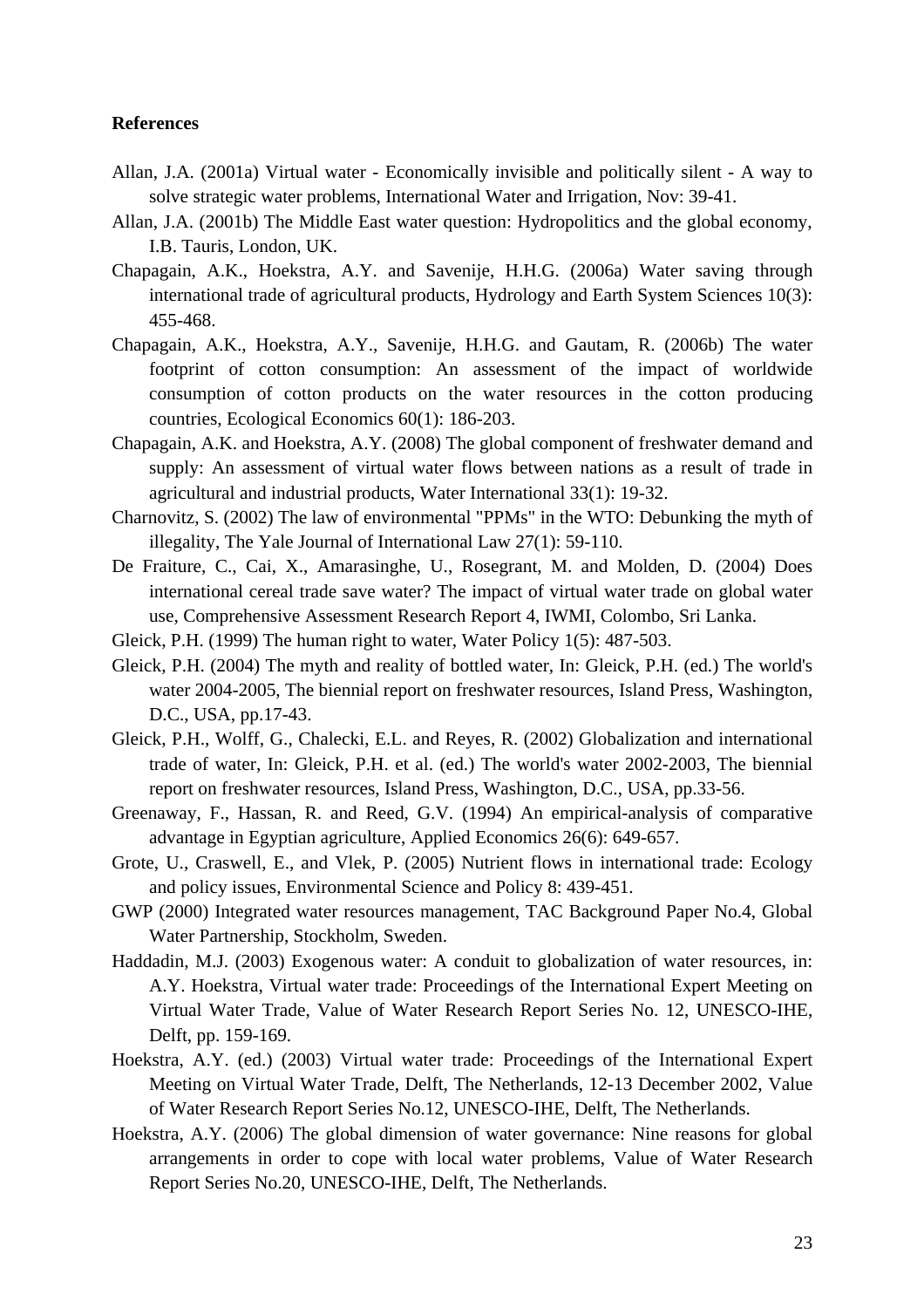- Hoekstra, A.Y. and Chapagain, A.K. (2007) Water footprints of nations: Water use by people as a function of their consumption pattern, Water Resources Management 21(1): 35-48.
- Hoekstra, A.Y. and Chapagain, A.K. (2008) Globalization of water: Sharing the planet's freshwater resources, Blackwell Publishing, Oxford, UK.
- Hoekstra, A.Y., and Hung, P.Q. (2005) Globalisation of water resources: International virtual water flows in relation to crop trade, Global Environmental Change 15(1): 45–56.
- ICWE (1992) The Dublin statement on water and sustainable development, International Conference on Water and the Environment, Dublin.
- ITC (2004) PC-TAS version 1997-2001, Harmonized System, CD-ROM, International Trade Centre, Geneva, Switzerland.
- Liao, Y., De Fraiture, C. and Giordano, M. (2008) Global trade and water: lessons from China and the WTO, Global Governance 14: 503-521.
- Ma, J., Hoekstra, A.Y., Wang, H., Chapagain, A.K. and Wang, D. (2006) Virtual versus real water transfers within China, Philosophical Transactions of the Royal Society of London B 361(1469): 835-842.
- Maclean, J.L., Dawe, D.C., Hardy, B. and Hettel, G.P. (2002) Rice almanac: Source book for the most important economic activity on earth, International Rice Research Institute, Los Baños, Philippines.
- McIsaac, G.F., David, M.B., Gertner, G.Z. and Goolsby, D.A. (2001) Eutrophication: Nitrate flux in the Mississippi river, Nature 414(6860): 166-167.
- Mehta, L. and La Cour Madsen, B. (2005) Is the WTO after your water? The General Agreement on Trade in Services (GATS) and poor people's right to water, Natural Resources Forum 29: 154-164.
- Meybeck, M. (2004) The global change of continental aquatic systems: dominant impacts of human activities, Water Science and Technology 49(7): 73-83.
- Neumayer, E. (2004) The WTO and the environment: Its past record is better than critics believe, but the future outlook is bleak, Global Environmental Politics 4(3): 1-8.
- Nriagu, J.O. and Pacyna, J.M. (1988) Quantitative assessment of worldwide contamination of air, water and soils by trace metals, Nature 333: 134-139.
- Oki, T. and S. Kanae, (2004), Virtual water trade and world water resources, Water Science and Technology 49(7): 203-209.
- Ramirez-Vallejo, J. and P. Rogers (2004) Virtual water flows and trade liberalization, Water Science and Technology 49(7): 25-32.
- Ricardo, D. ([1817] 2006) On the principles of political economy and taxation, Cosimo, New York, USA.
- Rogers, P., Bhatia, R., and Huber, A. (1998) Water as a social and economic good: How to put the principle into practice, TAC Background Papers No. 2, Global Water Partnership, Stockholm, Sweden.
- Sanchez, P.A. (2002) Soil fertility and hunger in Africa, Science 295(5562): 2019-2020.
- Savenije, H.H.G. (2002) Why water is not an ordinary economic good, or why the girl is special, Physics and Chemistry of the Earth 27:741-744.
- Stocking, M.A. (2003) Tropical soils and food security: The next 50 years, Science 302(5649): 1356-1359.